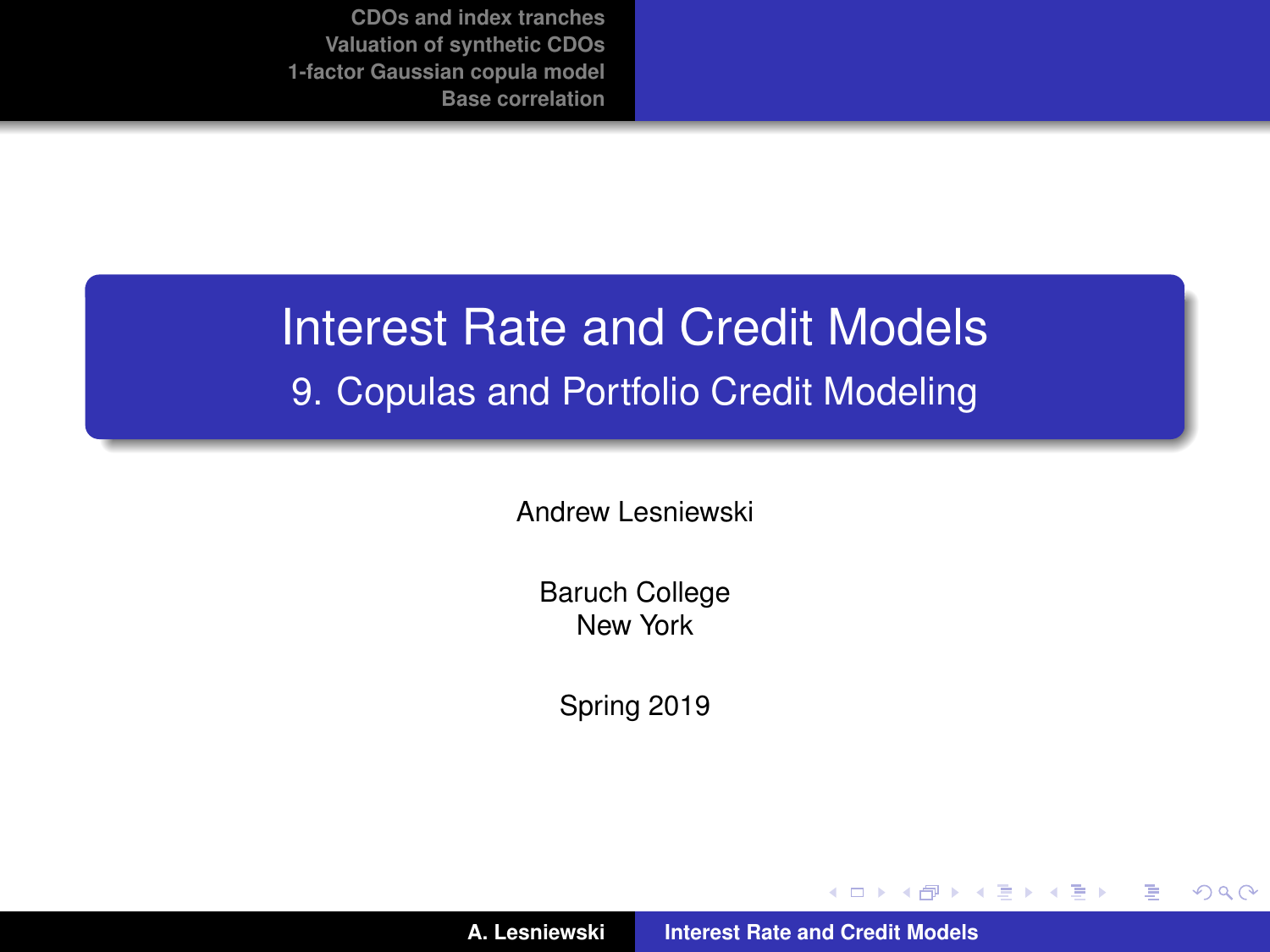## **Outline**



#### **1** [CDOs and index tranches](#page-2-0)









**A. Lesniewski [Interest Rate and Credit Models](#page-0-0)**

(ロ) (包)

→ 君をす者を

 $299$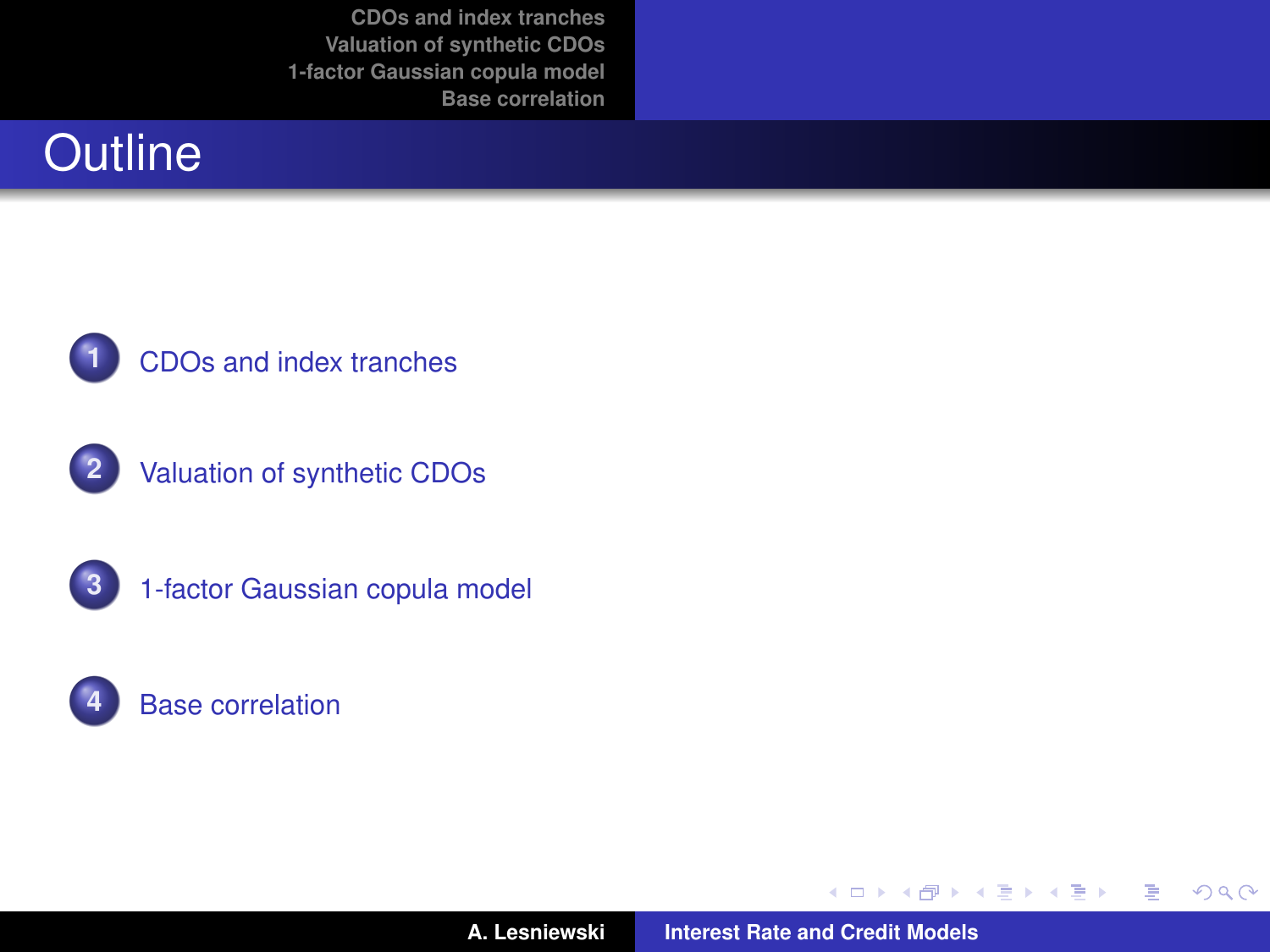# CDOs

- *Collateralized debt obligations* (CDOs) are securities whose cash flows are linked to an underlying portfolio of credit risky assets such as bonds, loans, tranches of MBS deals, or CDs (referred to as the *collateral*).
- The issued CDOs are typically divided into a number of *tranches*.
- Using a mechanism of *structural subordination*, the coupon and principal payments on the different securities in the pool of collateral are paid according to a set of rules known as the *waterfall*.
- The waterfall, described in the prospectus of the CDO maybe very complex (few hundred pages...).
- The tranches of a CDO are rated by the rating agencies (S&P, Moody's, Fitch,...).

(ロトス個) (運) (運)

<span id="page-2-0"></span> $299$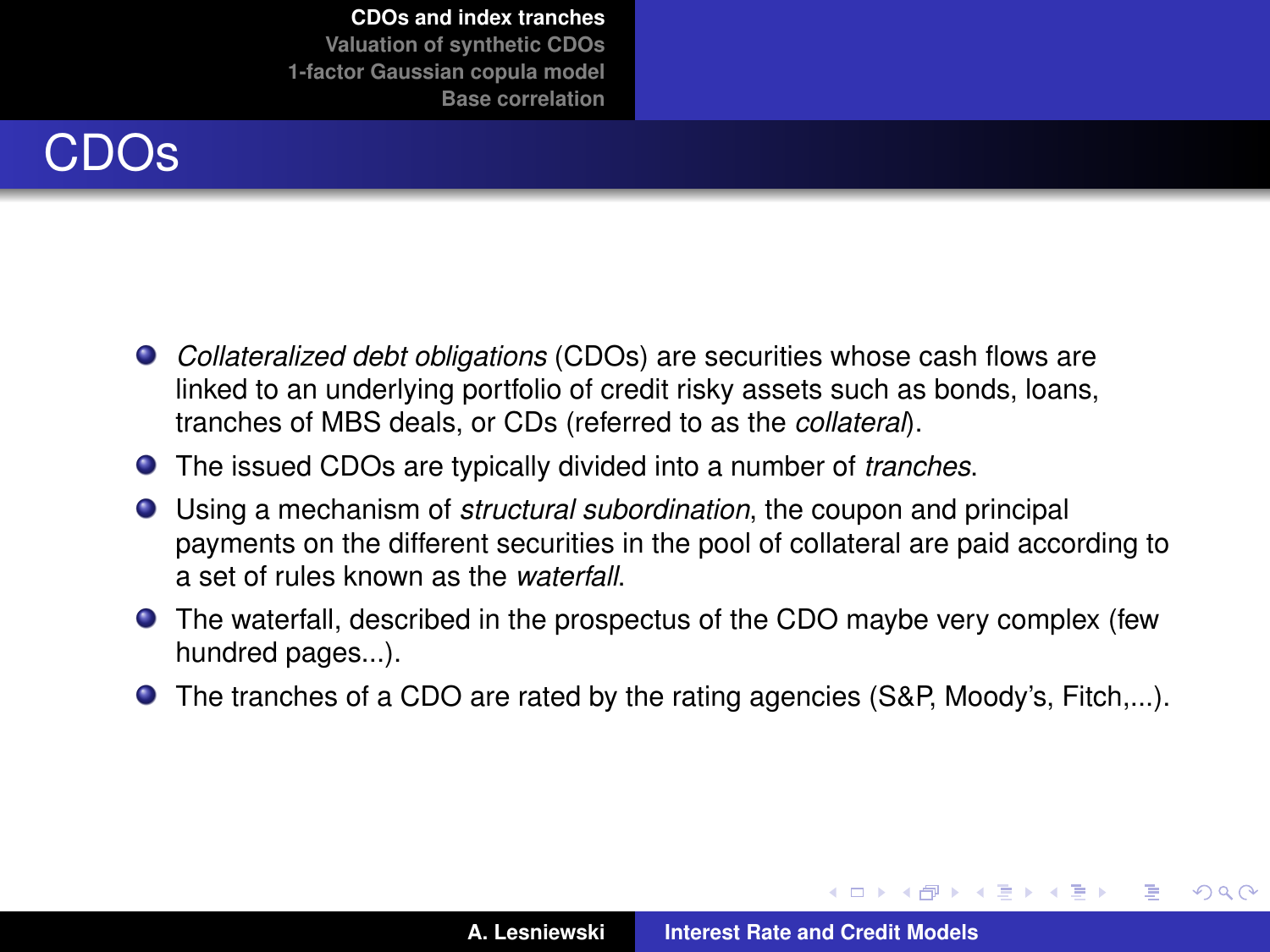# Single tranche synthetic CDOs

- A category of unfunded portfolio credit derivatives are single tranche synthetic CDOs (STCDOs).
- Consider a basket of CDS on *N* distinct names, each of which is associated with LGD amounts of  $l_i$ ,  $i = 1, \ldots, N$ .
- If the notional of the *i*-th CDS is  $\mathcal{N}_i$ , then  $l_i = \mathcal{N}_i(1 R_i)$ , where  $R_i$  is the recovery rate associated with name *i*.
- The total initial notional in the pool is  $\mathcal{N}_{\mathit{tot}} = \sum_{i=1}^{N} \mathcal{N}_i$ . As before, we define the total portfolio loss by  $L(t) = \sum_{i=1}^{N} l_i 1_{\tau_i < t}.$

イロトメ団トメミトメミト

重。  $298$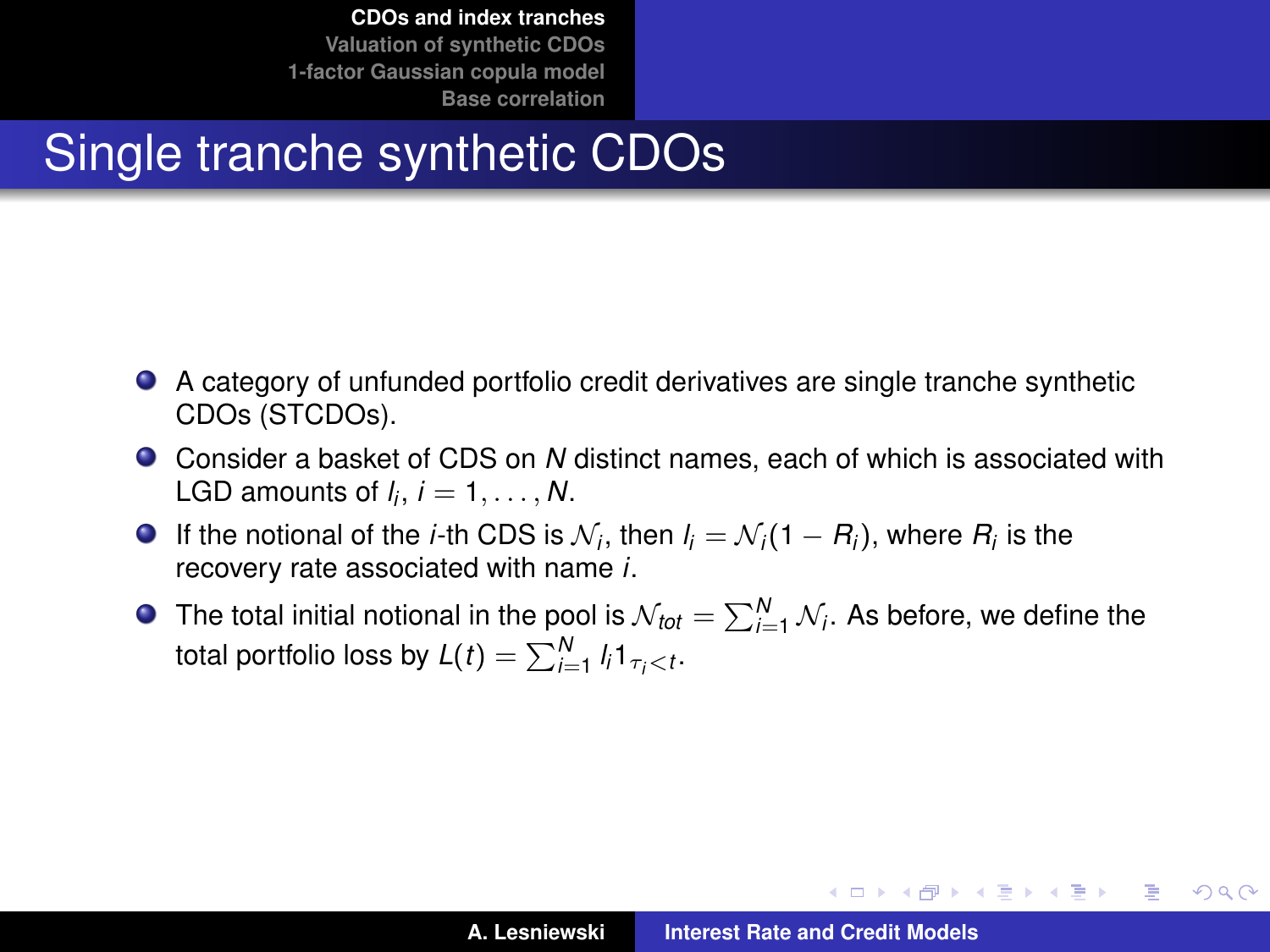# Single tranche synthetic CDOs

- The total portfolio loss is funneled through tranches, each of which is characterized by an interval [*a*, *d*]; here *a* is the *attachment point* of the tranche, and *d* is the *detachment point* of the tranche.
- $\bullet$  Usually the percentage attachment and detachment  $a/N_{tot}$  and  $d/N_{tot}$  are quoted.
- In a synthetic CDO swap referencing a tranche [*a*, *d*], the protection leg of the swap pays out all portfolio losses that take place inside the interval [*a*, *d*].
- The fixed leg pays a pre-agreed premium (upfront fee and / or running coupon) on the notional that is left in the tranche after accounting for payouts on the protection leg.

イロメ イ部メ イ君メ イ君メー

 $QQQ$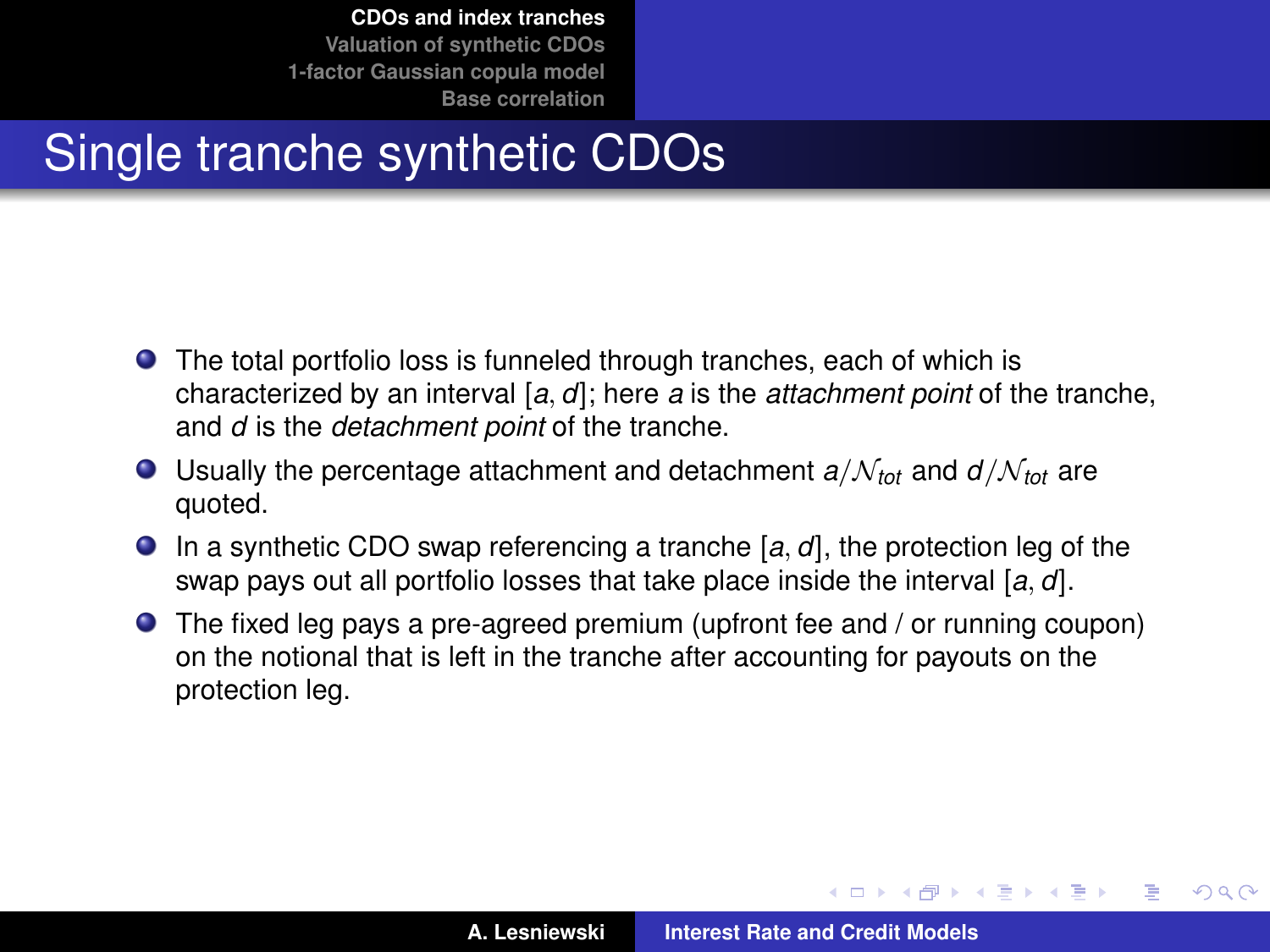# Single tranche synthetic CDOs

- Originally, all STCDO swaps were of the "bespoke" type, i.e. based on customized portfolios of CDSs.
- With every STCDO different from the other, price discovery was difficult, and the dealers marked their positions to the empirical correlations.
- Since 2003 or so there has been a market for standardized synthetic CDOs linked to the credit indices discussed in Lecture Notes #3 (CDX, iTraxx, etc.).
- For example, the following tranches on the CDX NA IG index are quoted:
	- $[0\%, 3\%]$  (equity),
	- $\bullet$  [3%, 7%] (junior mezzanine),
	- $[7\%, 10\%]$  (senior mezzanine),
	- [10%, 15%] (senior),
	- [15%, 30%] (super senior).
- With these tranches traded relatively liquidly, break-even spread of index STCDOs became visible.

イロメ イ団メ イヨメ イヨメー

÷.

 $298$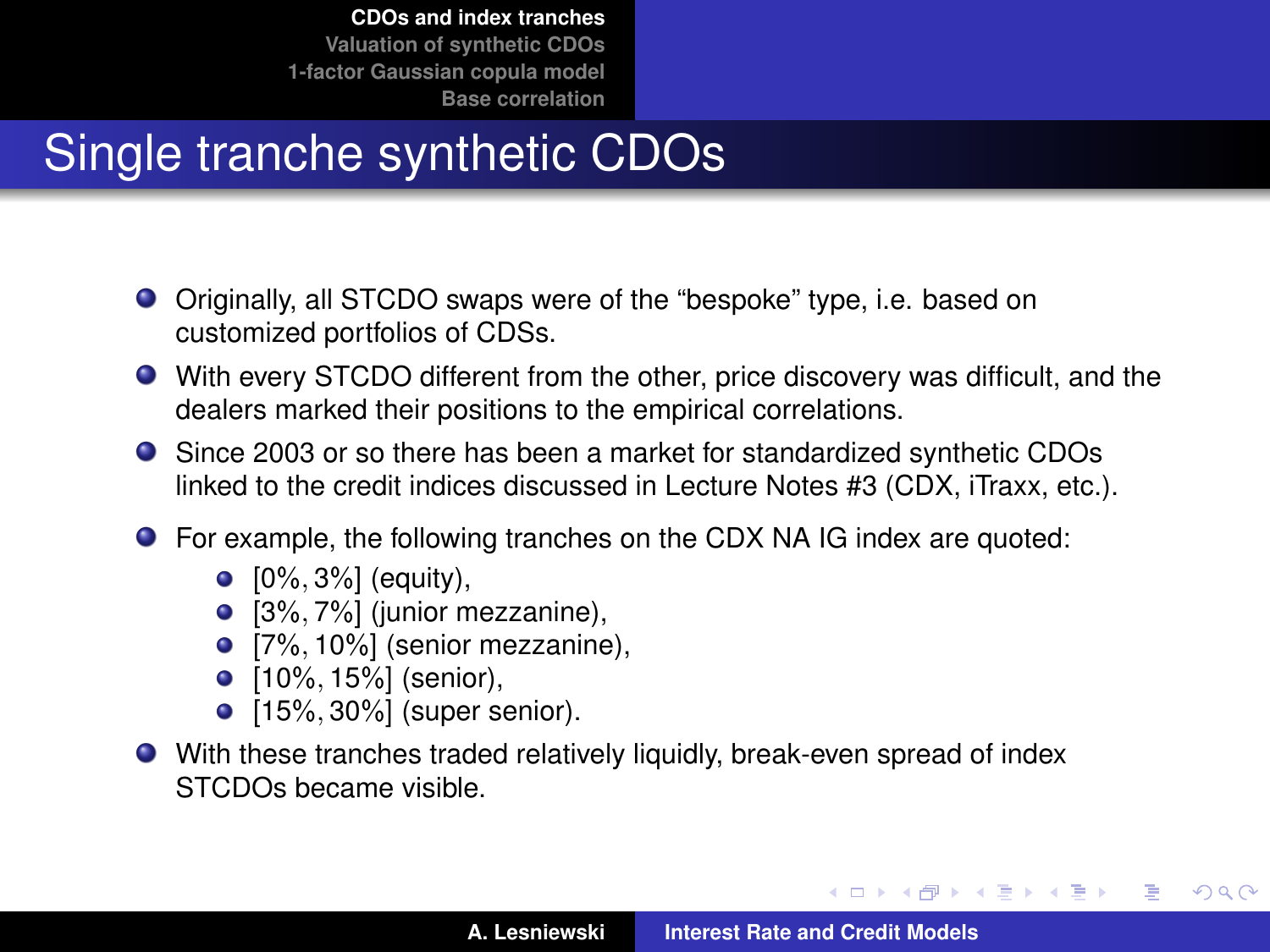# Single tranche synthetic CDOs

Let us formulate this mathematically. The amount of the tranche that has been eaten away by the portfolio losses over the time interval [0, *t*] are given by:

$$
L_{[a,d]}(t) = (L(t) - a)^+ - (L(t) - d)^+.
$$

- $\bullet$  Notice that  $L_{[a,d]} = 0$  until  $L \ge a$ . Following that,  $L_{[a,d]}$  grows linearly with L. After *L* hits *d*, the tranche is completely wiped away.
- The process for the random variable *L*[*a*,*d*] (*t*) is a discrete jump process, starting when the discrete jump process *L*(*t*) reaches *a* and stopping when *L*(*t*) exceeds *d*.
- The protection leg of a synthetic CDO pays out these jumps in *L*[*a*,*d*] (*t*), at the times they occur, provided that they occur prior to the maturity *T*.
- In other words, the fraction of the portfolio losses within the interval [*a*, *d*], that occur over the time period [0, *T*], are paid out at the times the losses occur.

K ロ ⊁ K 伊 ⊁ K 君 ⊁ K 君 ⊁ …

B

 $2Q$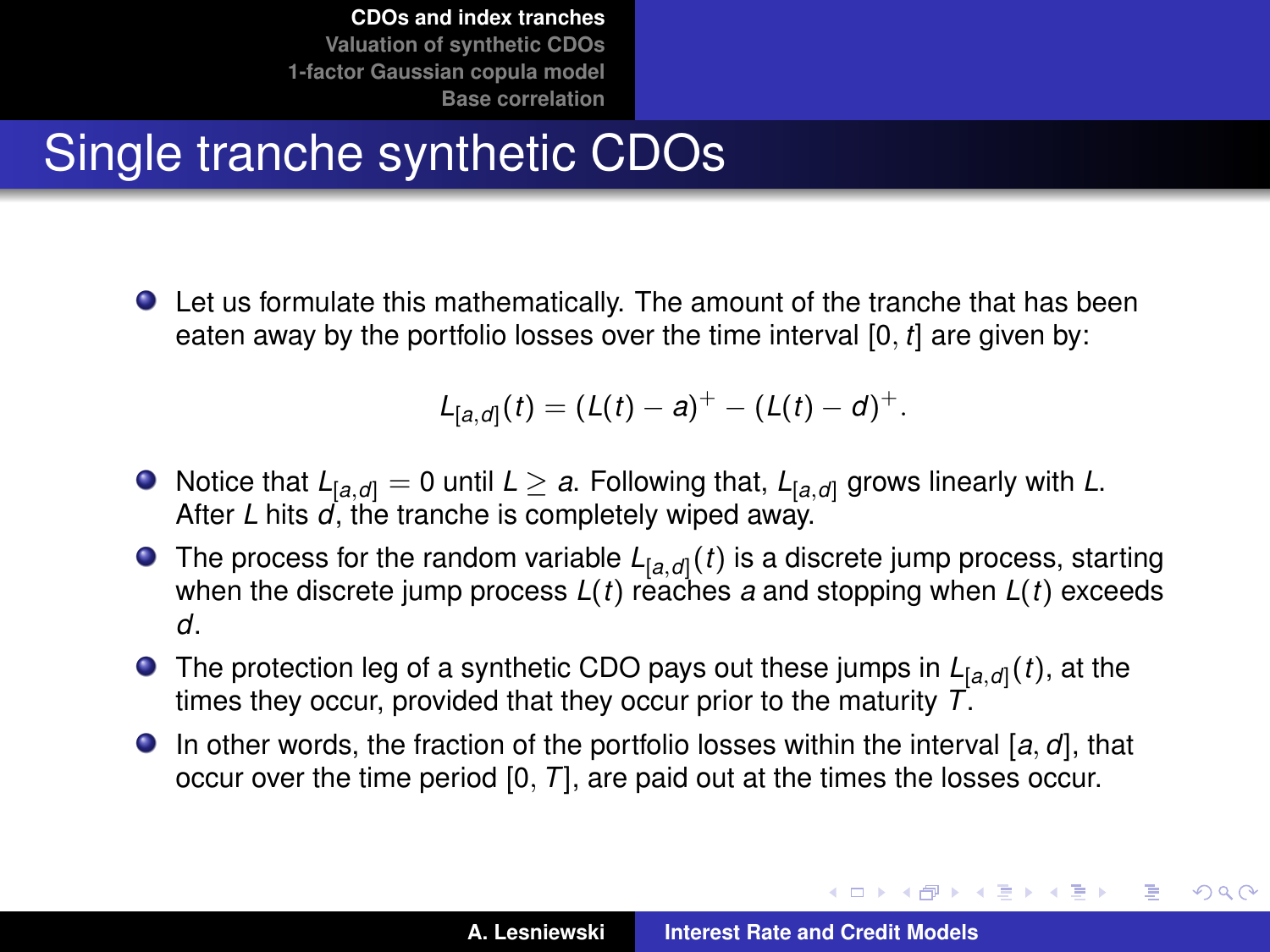# Single tranche synthetic CDOs

 $\bullet$  The cash flow over the time interval [ $t$ ,  $t + dt$ ] is

$$
dL_{[a,d]}(t) = L_{[a,d]}(t+dt) - L_{[a,d]}(t),
$$

where  $t < T$ .

- **•** The minimum amount that can be paid out on the on the protection leg is of course 0, the maximum amount is  $d - a$  (total wipe-out of the tranch).
- Let us now turn to the premium leg of the swap. The total outstanding tranche notional  $\mathcal{N}_{[a,\mathit{d}]}(t)$  at time  $t$  is given by

$$
\mathcal{N}_{[a,d]}(t) = (d-a) - L_{[a,d]}(t).
$$

イロメ イ部メ イ君メ イ君メー

Þ  $QQQ$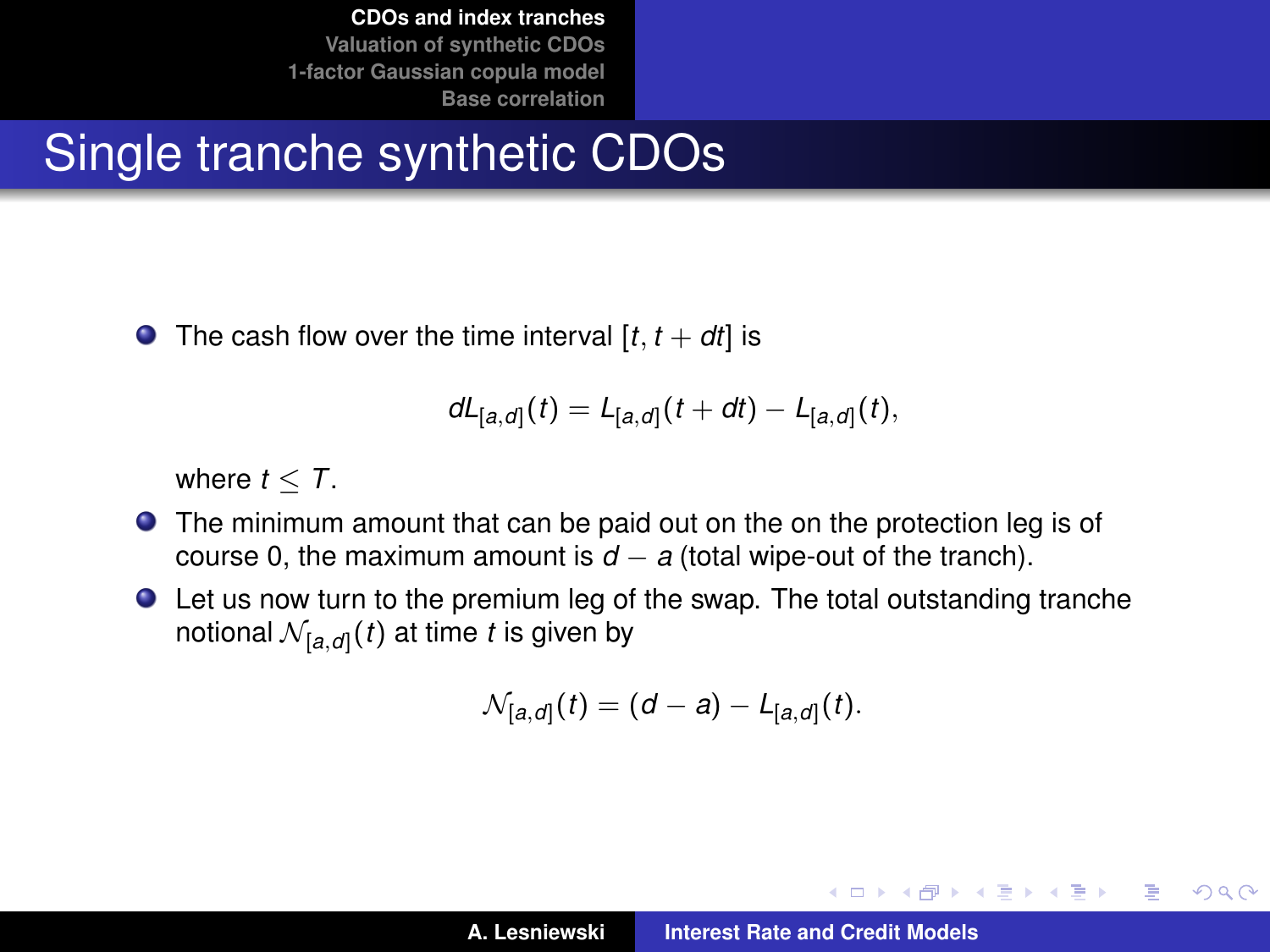# Single tranche synthetic CDOs

- At time 0,  $\mathcal{N}_{[a,d]}(0)=d-a$ , but as losses occur within the tranche, the notional amortizes to zero.
- $\bullet$  Coupon payments are scheduled at times  $T_1, \ldots, T_M$ , where  $T_M = T$ . The total coupon payment at time *T<sup>i</sup>* will be based on the average tranche notional in effect on [*Ti*−1, *T<sup>i</sup>* ].
- To a good approximation the premium leg coupon payment at time  $T_i$  is

$$
cpn(T_i) = \delta_i C \big(\mathcal{N}_{[a,d]}(T_i) + \mathcal{N}_{[a,d]}(T_{i-1})\big)/2,
$$

where  $\delta_i$  is the day count fraction.

**O** The maximum coupon is  $\delta_i C(d - a)$ , the minimum coupon is 0.

**K ロ ▶ K 御 ▶ K 重 ▶ K 重 ▶** 

Þ  $QQQ$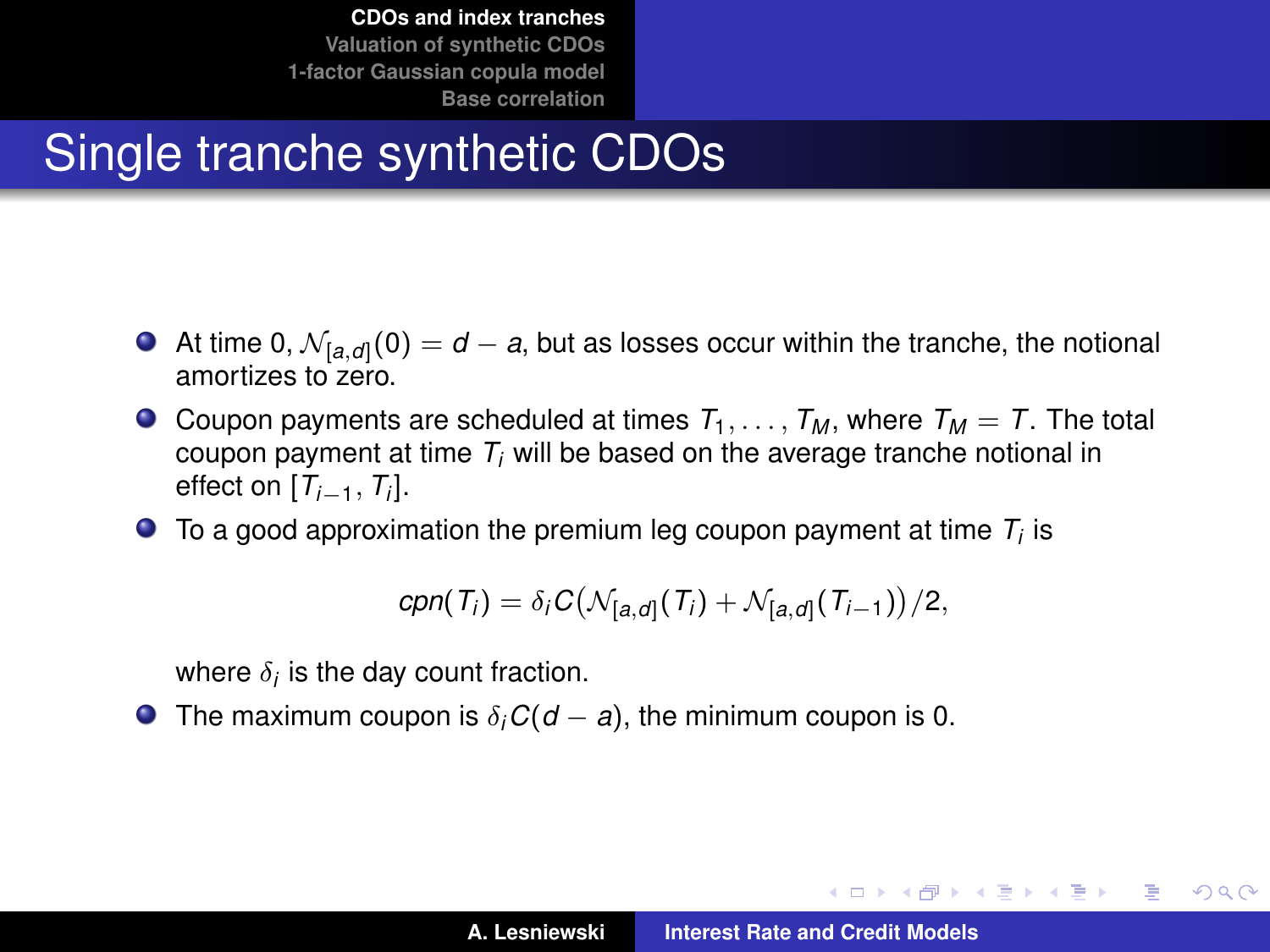## Multi tranche CDOs

- $\bullet$  A CDO tranch with attachment point  $a = 0$  is called the *equity tranche*.
- Equity tranches have no "buffer" below them and incur losses as soon as the underlying portfolio starts experiencing losses.
- The most risky tranches of a CDO with low values of *a* and *d* are referred to as *junior tranches*.
- Safer tranches with high values of *a* and *d* are called *senior tranches*.
- Tranches in between are known as *mezzanine tranches*. Ω.

イロメ イ部メ イ君メ イ君メー

Þ

 $QQ$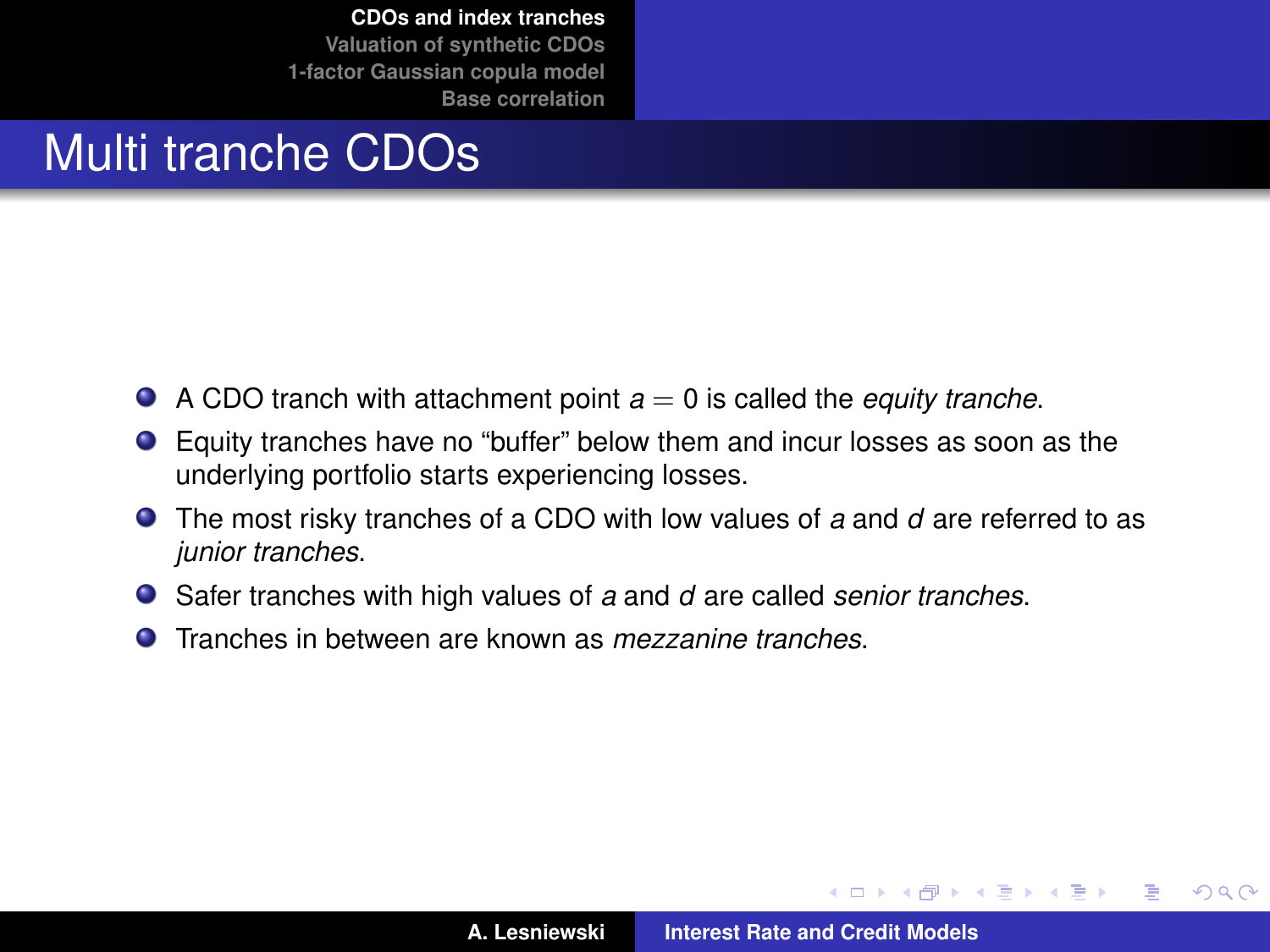## Multi tranche CDOs

- For a CDO swap, the value of the coupon *C* that renders the value of the transaction 0 is known as the *break-even spread*.
- During the financial crisis of 2007-2008, there has been a lot of losses experienced by both cash and synthetic CDOs.
- Particularly hard hit were CDOs backed by portfolios of mortgage backed securities and / or ABS CDSs.
- Significantly, in many cases entire CDOs, including the AAA rated senior tranches (typically purchased by portfolio managers for investment purposes) were entirely wiped out.

イロメ イ部メ イ君メ イ君メー

<span id="page-10-0"></span>Þ

 $QQ$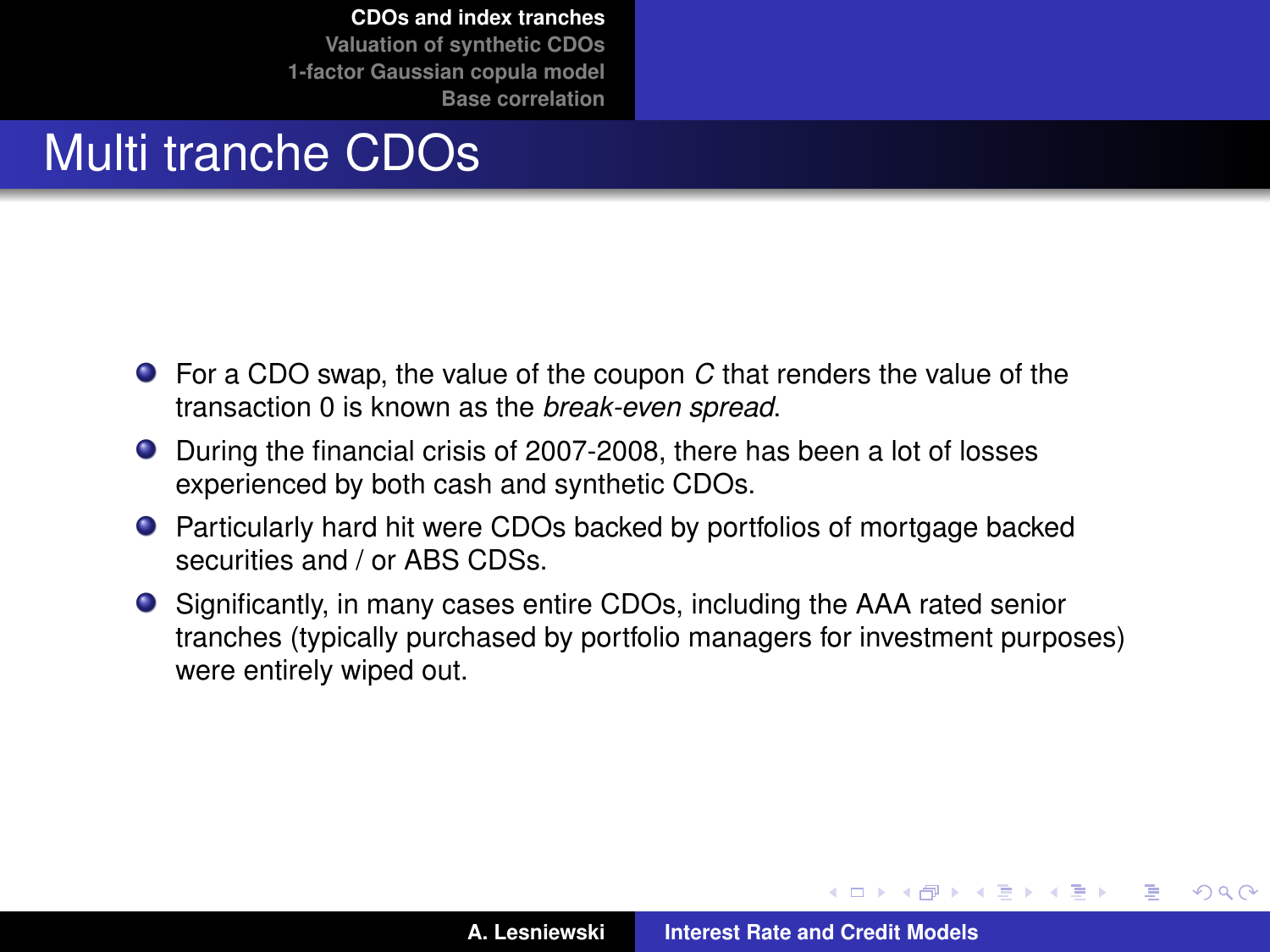#### Break-even spread

● The price of a CDO swap is given by

$$
V_{[a,d]}(0) = \mathsf{E}\Big[\int_0^T e^{-\int_0^t r(s)ds} dL_{[a,d]}(t)\Big] - C \mathsf{E}\Big[\sum_{i=1}^M \delta_i \big(\mathcal{N}_{[a,d]}(\mathcal{T}_i) + \mathcal{N}_{[a,d]}(\mathcal{T}_{i-1})\big)/2\Big]
$$

$$
\triangleq \mathsf{E}\Big[\int_0^T e^{-\int_0^t r(s)ds} dL_{[a,d]}(t)\Big] - C \mathcal{A}_{[a,d]}(0)
$$

where we have introduced a risky annuity  $\mathcal{A}_{[a,\textit{d}]} \left( t \right)$  associated with the tranche.

**•** The break-even spread is

$$
C_0 = \frac{\mathsf{E}\left[\int_0^T e^{-\int_0^t r(s)ds} dL_{[a,d]}(t)\right]}{A_{[a,d]}(0)}.
$$

Let us analyse how the value, or the break-even spread, of a CDO tranche depends on default co-dependence in the portfolio.

イロメ イ団メ イヨメ イヨメー

<span id="page-11-0"></span> $299$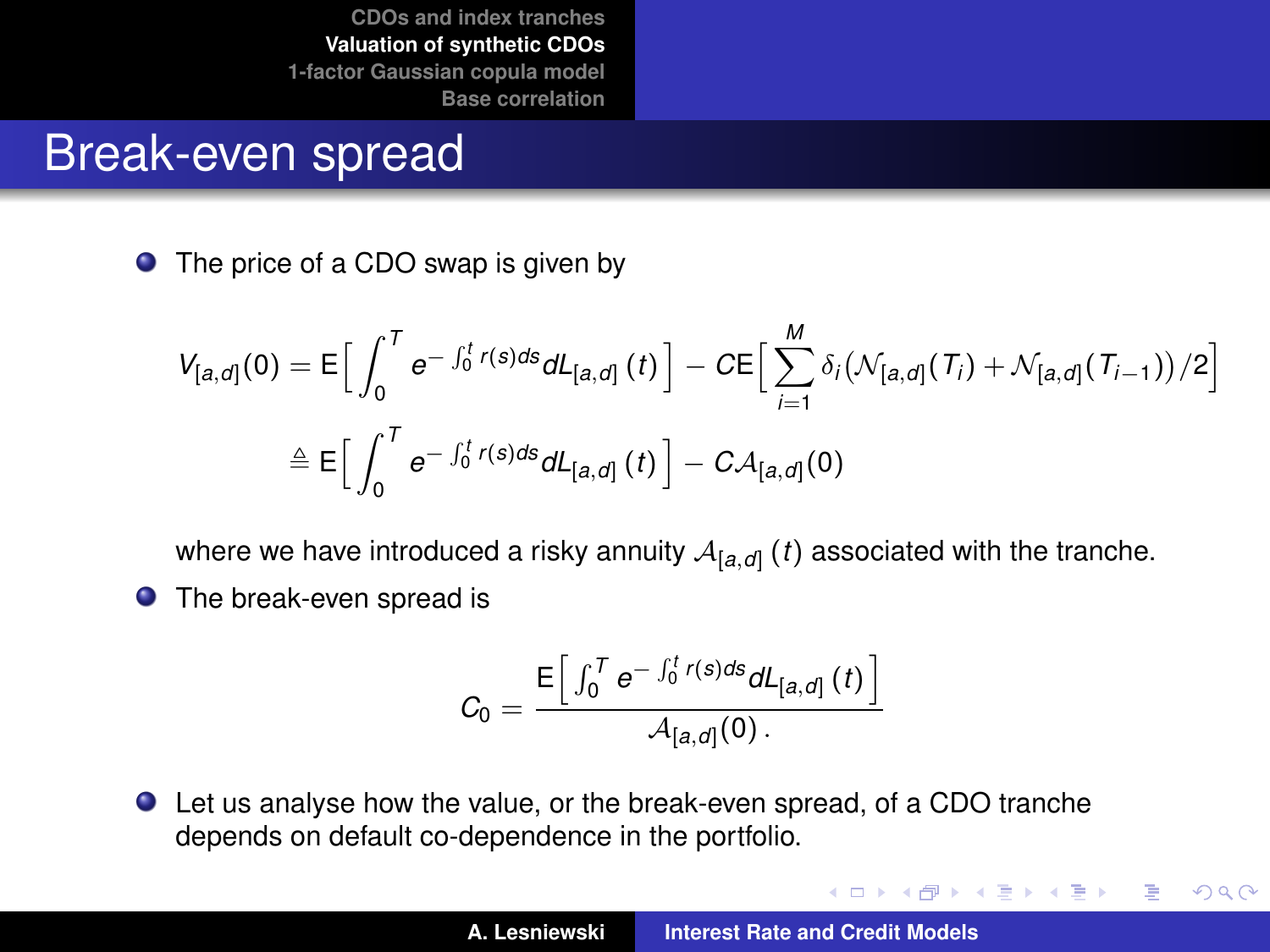#### Break-even spread

- **•** First, consider a senior tranche. For a senior tranche to suffer a loss, a very significant number of firms must default. This, in general, is more likely in a setting where default co-dependence is high.
- As a consequence, high co-dependence implies a high break-even spread (and a high value of the floating leg) for a senior tranche.
- For an equity (or junior) tranche, high co-dependence implies (as we have seen) an increased likelihood of having zero losses in the portfolio, and thereby a reduced probability of experiencing losses in the equity tranche.
- As a consequence, high co-dependence implies a low break-even spread (and a low value of the floating leg) for an equity tranche.
- Mezzanine tranches being in-between junior and senior tranches have typically relatively little sensitivity to the default co-dependence structure of the portfolio.

(ロトス個) (運) (運)

 $299$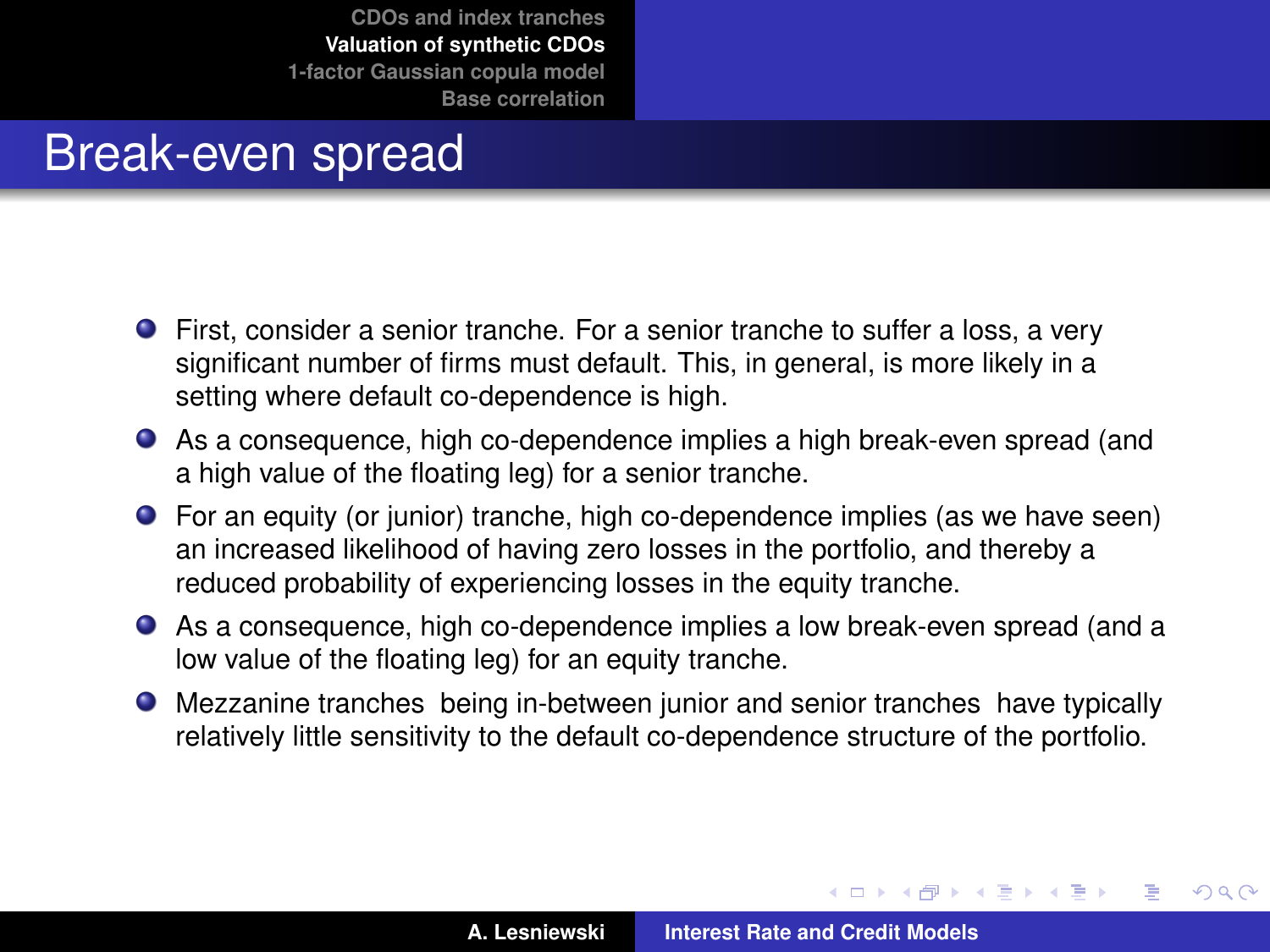# Gaussian copula model

- We now turn to the Gaussian copula model of CDO tranches.
- **O** We shall apply the copula  $C_\rho$  constructed in Lecture Notes #8 to default times  $\tau_i$ of the *N* individual names in the underlying portfolio.
- This approach is popular for a variety of reasons, most notably for its simplicity.
- Among the key drawbacks of Gaussian copula is the fact that, as discussed in the previous lecture, it exhibits no tail dependence.
- As a consequence, it does a poor job capturing tail events in which simultaneous defaults of multiple names occur.
- Gaussian copula is closely related to Merton's structural model discussed in Lecture Notes #2.
- Specifically, recall that default in Merton's model occurs over the time interval [0, *T*] if the firm's value *V*(*T*) drops below its debt threshold level *F*.

イロメ イ部メ イヨメ イヨメー

 $299$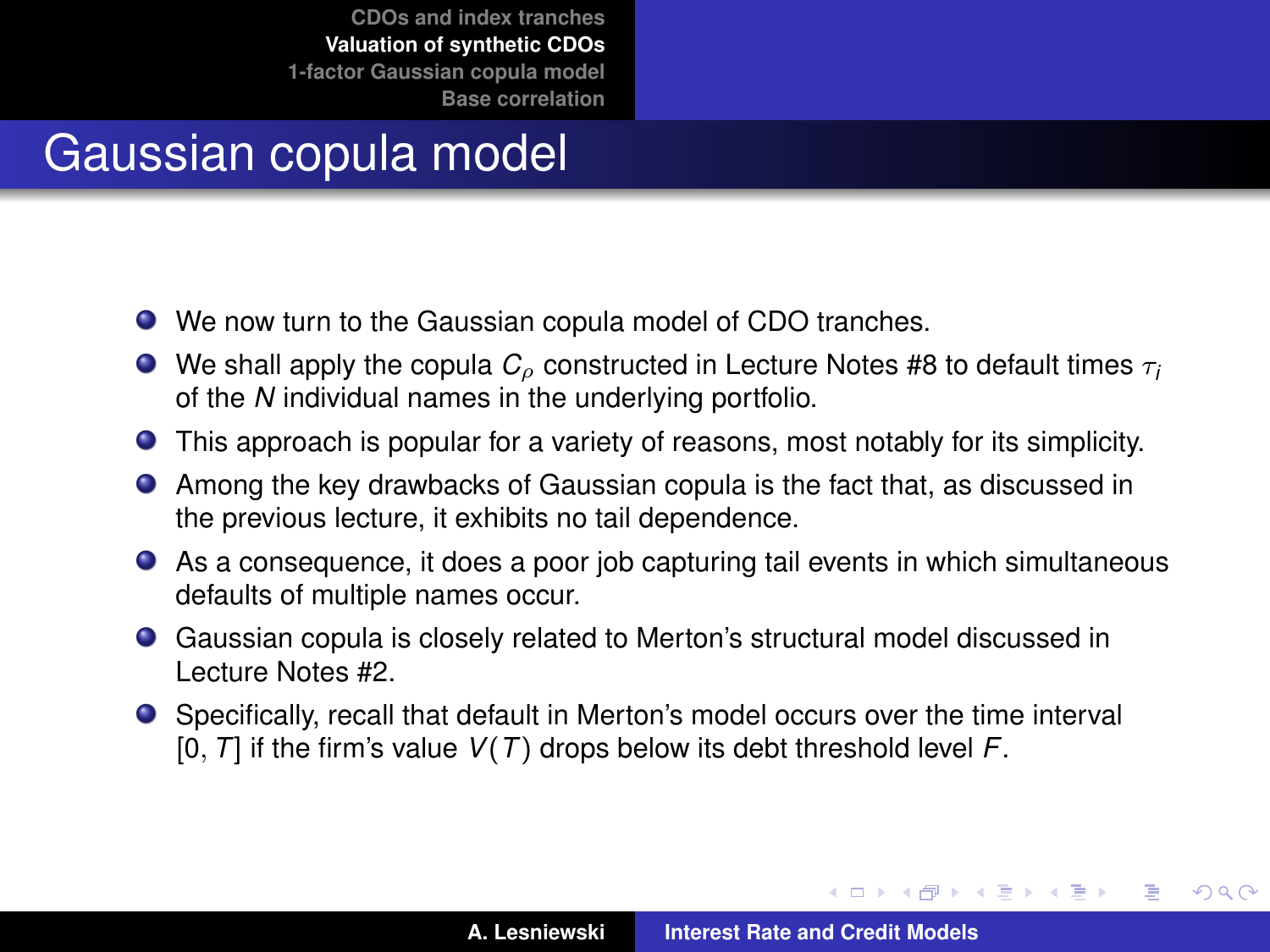#### Gaussian copula model

Firm's *V*(*T*) is assumed lognormal with drift *r*,

$$
V(T) = V_0 e^{rT} e^{\sigma_V Z - \frac{\sigma_V^2 T}{2}}
$$

where  $Z \sim N(0, 1)$ .

As a result,

$$
P(\tau \leq T) = P\left(V_0 e^{rT} e^{\sigma_V \sqrt{T}Z - \frac{\sigma_V^2 T}{2}} \leq F\right)
$$
  
= P(Z \leq H^\*(T)),

where

$$
H^*(T) \triangleq \frac{\log \frac{F}{V_0} - rT + \frac{\sigma_V^2 T}{2}}{\sigma_V \sqrt{T}}.
$$

イロメ イ部メ イヨメ イヨメー

重

 $299$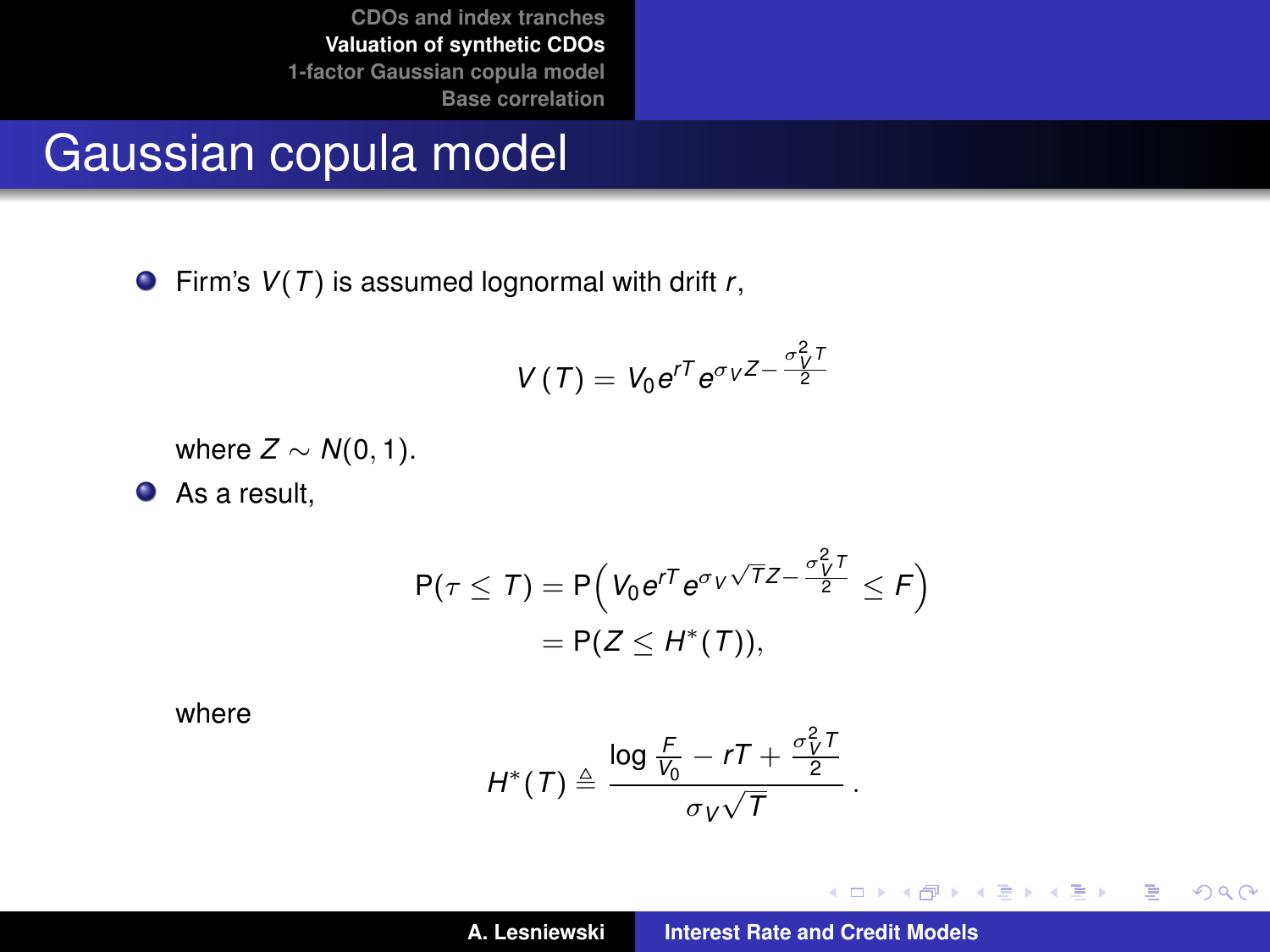## Gaussian copula model

On the other hand, in the Gaussian copula, we have for name *i*:

$$
P(\tau_i \leq T) = P(F_i^{-1}(N(Z_i)) \leq T)
$$
  
= P(Z\_i \leq H\_i(T)),

where

$$
H_i(T) \triangleq N^{-1}(F_i(T))
$$
  
=  $N^{-1}(P(\tau_i \leq T)).$ 

イロトス 伊 トス ヨ トス ヨ トー

重

 $299$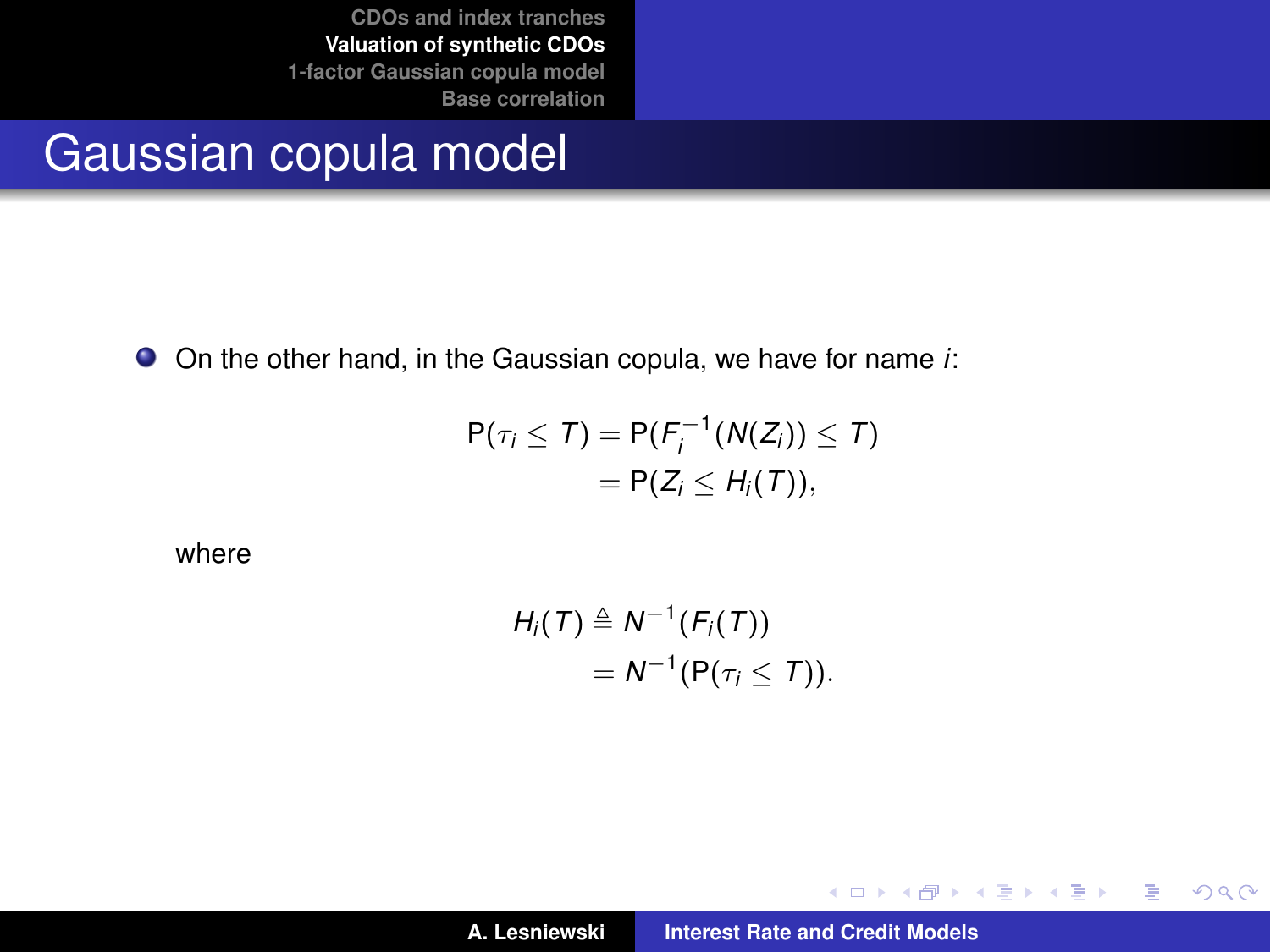## Gaussian copula model

- While the barriers *H*∗(*T*) and *H<sup>i</sup>* (*T*) are defined in different manners (one model uses balance sheet information, the other uses the default probabilities implied from the CDS market), the structure of the models are similar.
- **Furthermore, we can interpret the correlation matrix**  $\rho$  **in the Gaussian copula as** follows.
- Its elements can be interpreted as the correlations between assets of the different firms in the basket.
- As a proxy for asset correlations one can use equity correlations, so that empirical estimates of  $\rho$  are based on stock return correlations.

 $\left\{ \begin{array}{ccc} 1 & 0 & 0 \\ 0 & 1 & 0 \end{array} \right.$ 

Þ

 $QQ$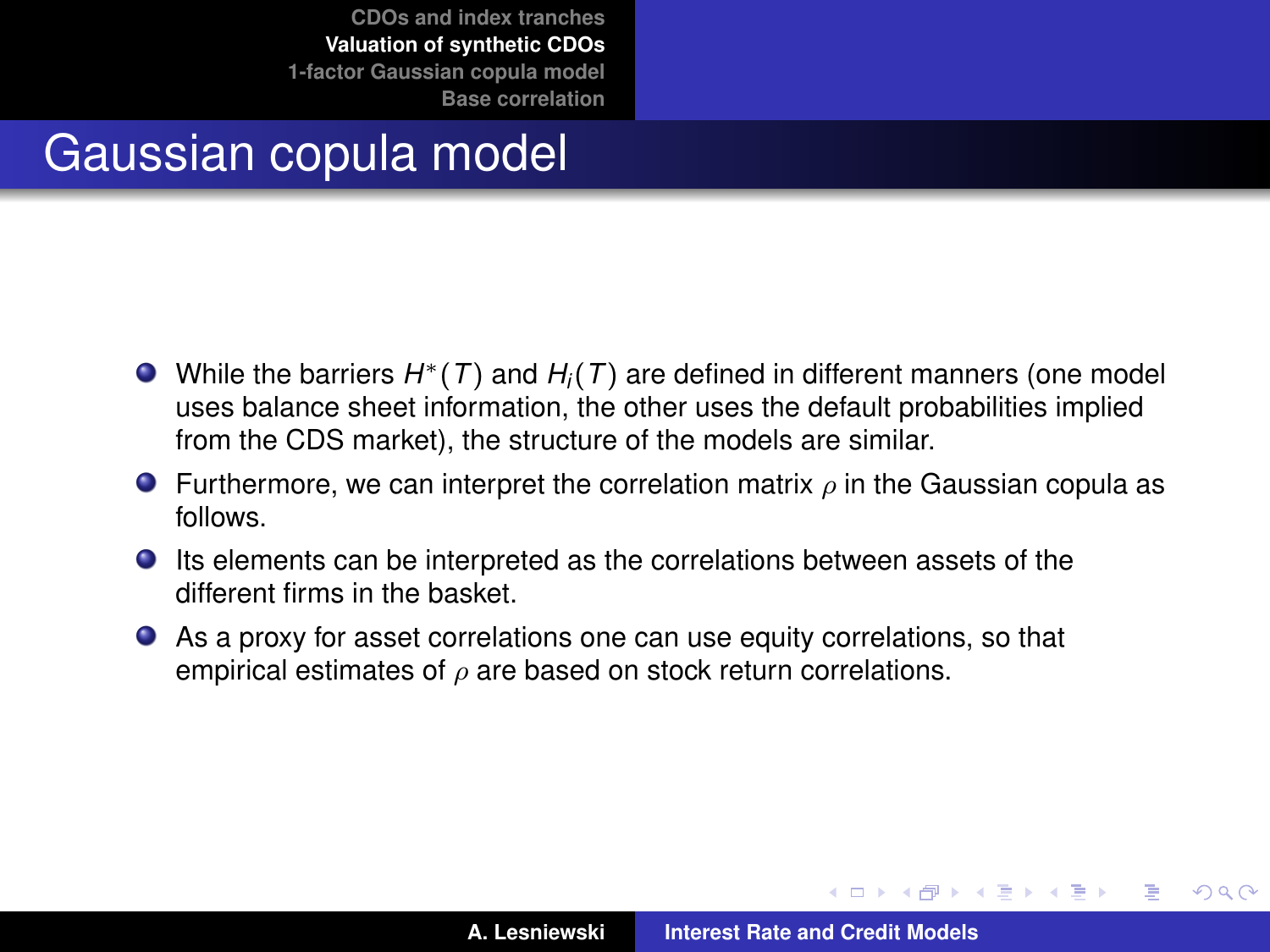# Gaussian copula model: Monte Carlo simulation

- The marginal default time distributions are given by  $P(\tau_i \leq t) = 1 - S_i(t) \triangleq Q_i(t)$ , where  $S_i(t)$  is the survival probability for name *i*, implied from quoted CDS prices.
- Given all the marginal distributions, we construct the joint default time distribution as

 $P(\tau_1 \leq t_1, \ldots, \tau_N \leq t_N) = C_o(Q_1(t_1), \ldots, Q_N(t_N)).$ 

Since using this expression to explicit calculations is infeasible, we resort to Monte Carlo simulations.

イロメ イ団メ イヨメ イヨメー

÷.

<span id="page-17-0"></span> $QQ$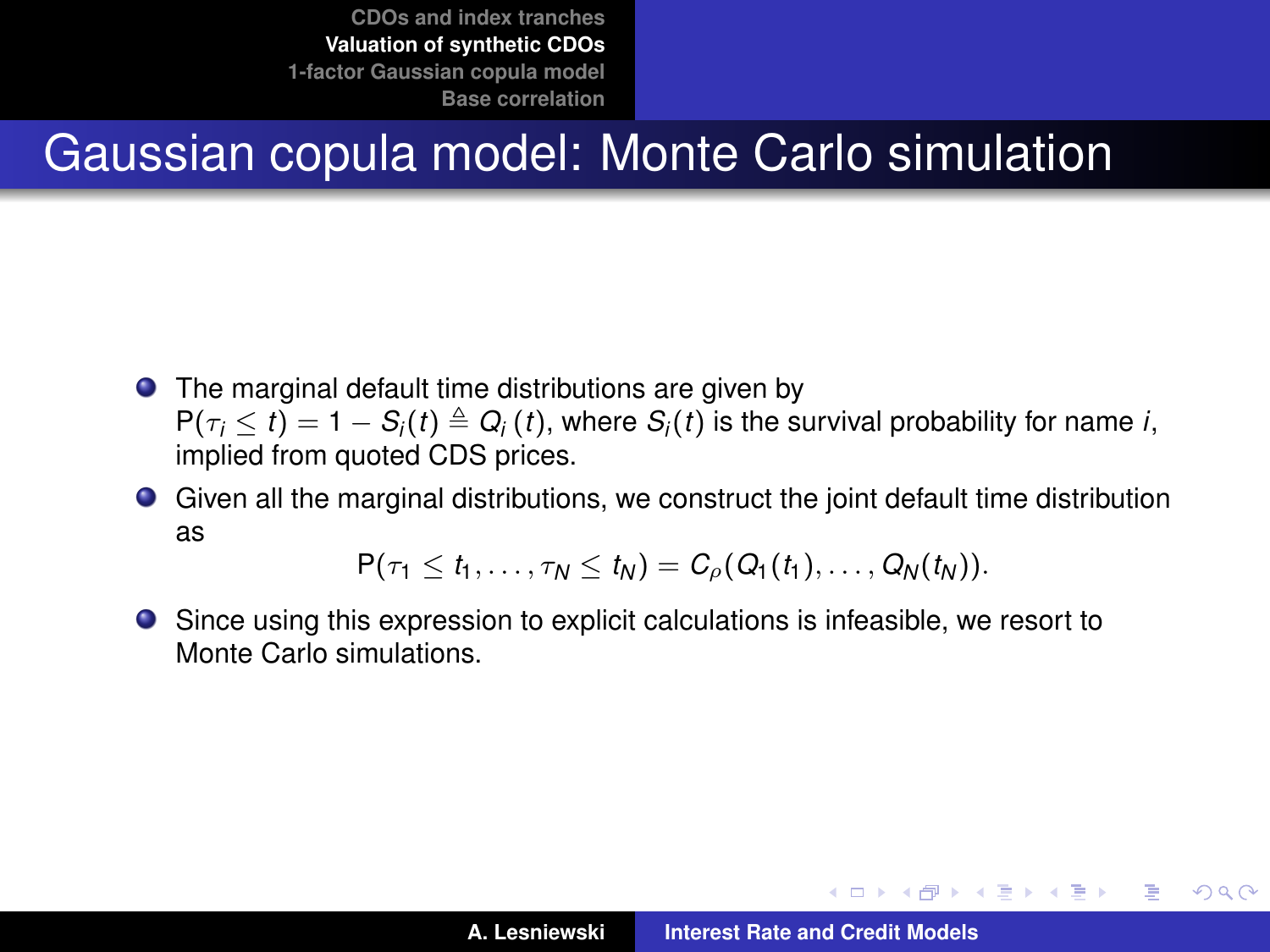# Gaussian copula model: Monte Carlo simulation

- We apply the algorithm for simulating Gaussian copula presented in Lecture Notes #8 and proceed as follows.
	- (i) Given a simulated *N*-dimensional sample  $U_1, \ldots, U_N$ , we set  $\tau_1 = Q_1^{-1}(U_1), \ldots, \tau_1 = Q_N^{-1}(U_N).$  This is a simulated scenario for  $X_1 = \alpha_1 \cdot (0_1), \ldots, Y_1 = \alpha_N \cdot (0_N).$  This is a simulated set
	- (ii) Given this scenario, generate the corresponding cash flows for the premium and protection legs of the CDO.
	- (iii) Discount these cash flows to calculate the single scenario estimates  $\hat{V}_{nrem}$ and *V<sub>prot</sub>*.
	- (iv) Repeat Steps (i)-(iv) *n* times, and calculate the averages:

$$
\widehat{V}_{\text{prem}}^{\text{av}} = \frac{1}{n} \sum_{i=1}^{n} \widehat{V}_{\text{prem}}^{i},
$$

$$
\widehat{V}_{\text{prot}}^{\text{av}} = \frac{1}{n} \sum_{i=1}^{n} \widehat{V}_{\text{prot}}^{i}.
$$

Thevalu[e](#page-19-0)  $\widehat{V}^{\text{av}}_{\text{prot}} - \widehat{V}^{\text{av}}_{\text{prem}}$  is the Monte Carlo estimat[e of](#page-17-0) [the](#page-19-0) [pric](#page-18-0)e [o](#page-10-0)[f](#page-11-0) [t](#page-19-0)[he](#page-20-0) [S](#page-11-0)[T](#page-19-0)[C](#page-20-0)[DO](#page-0-0)[.](#page-42-0)

<span id="page-18-0"></span> $AC$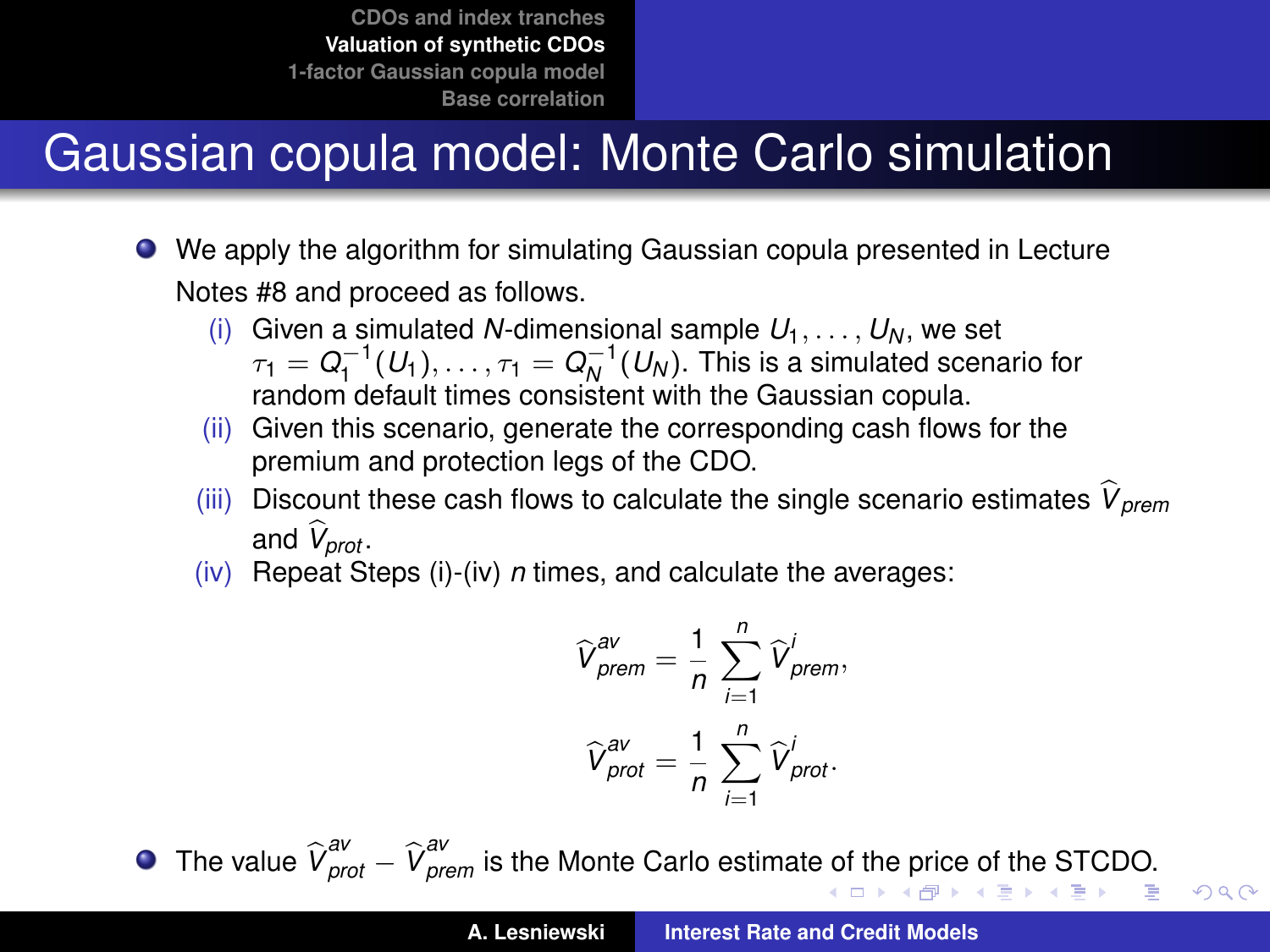## Student t copula model

- The main reason for using a Student t copula is to fatten up loss tails relative to the Gaussian copula.
- In particular, we know from Lecture Notes #8 that the Student t copula has upper tail dependence.
- **The lower the number of degrees**  $\nu$  is, the fatter the tail of the portfolio loss distribution.
- Using the language of Merton's model, we can also interpret the Student t distribution as representing asset returns with fat tails.
- $\bullet$  Choice of  $\nu$  can be based on empirical tails of equity returns.
- Monte Carlo simulations using the Student t copula follows the same outline as in the case of the Gaussian copula.

(ロトス個) (運) (運)

<span id="page-19-0"></span> $299$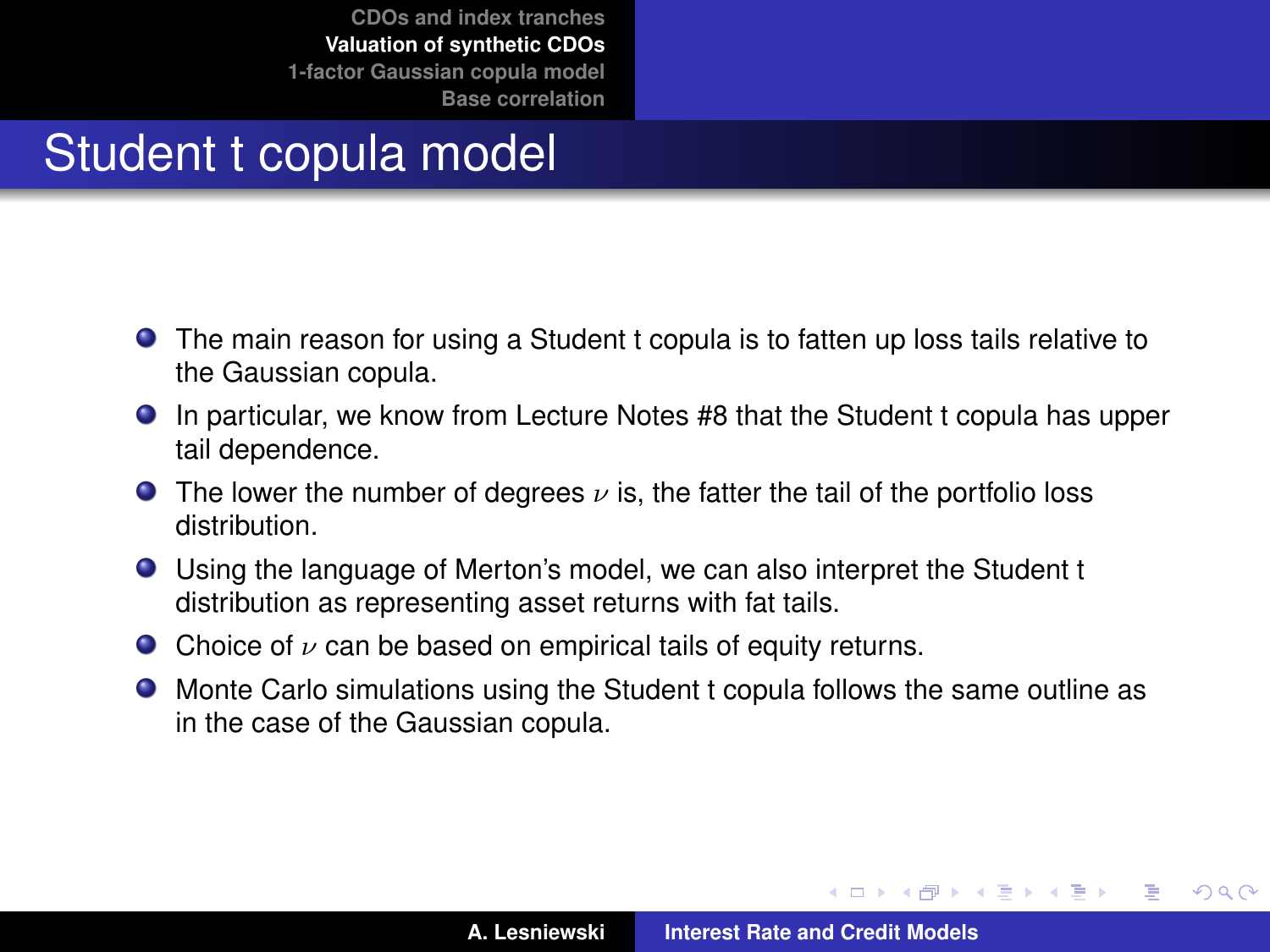### 1-factor Gaussian copula model

- The basis for a Gaussian copula is a *N*-dimensional Gaussian variable *Z* with a (symmetric) correlation matrix  $\rho$  so that  $\text{Corr}(Z_i, Z_j) = \rho_{ij}$
- This leaves us with a model with  $\binom{N}{2} = N(N-1)/2$  calibratable parameters.
- $\bullet$  For  $N = 125$ , this means that 7750 parameters require calibration, a clearly rather daunting task.

イロメ イ部メ イ君メ イ君メー

<span id="page-20-0"></span>重  $2Q$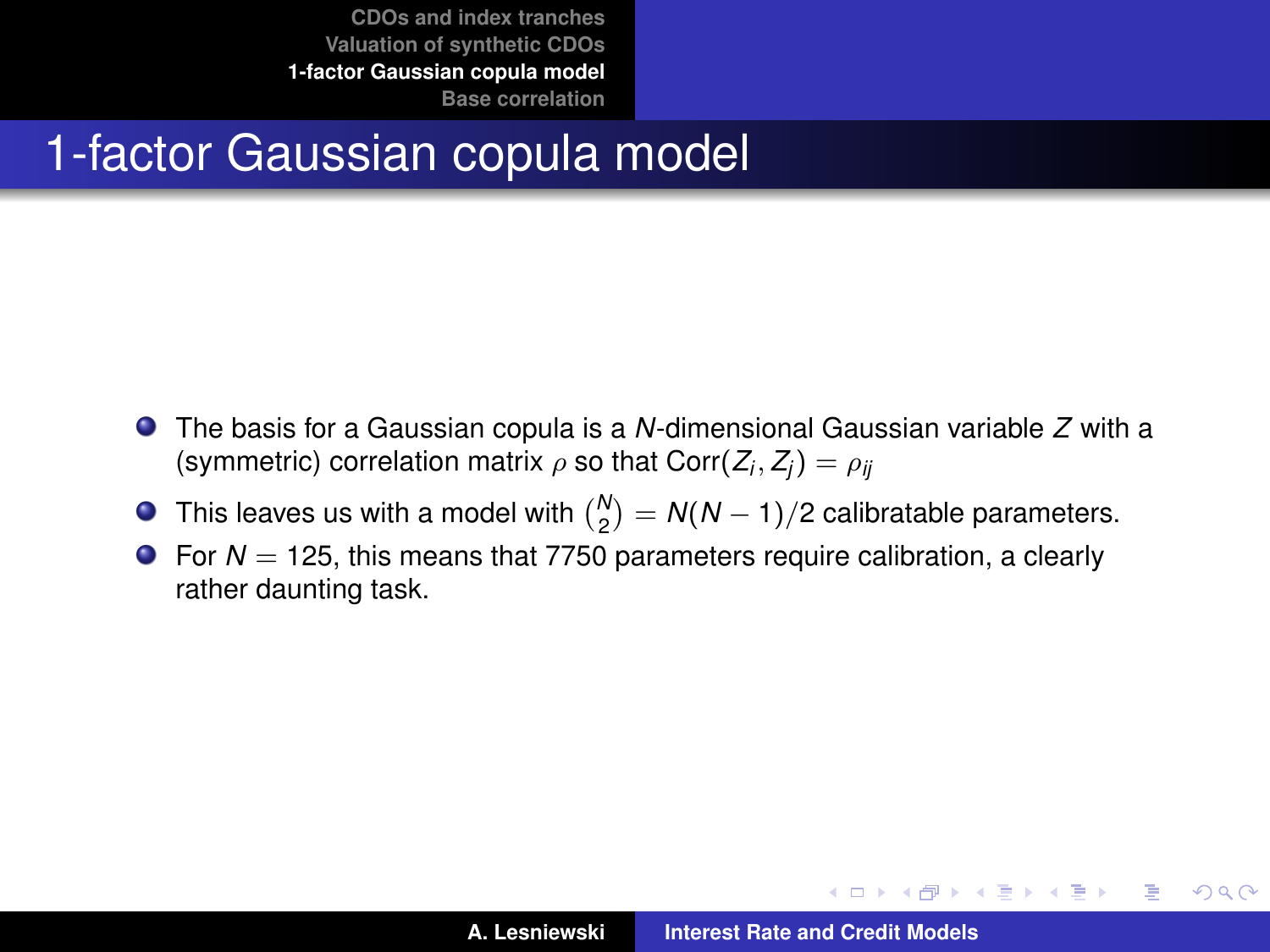## 1-factor Gaussian copula model

Instead, let us introduce a Gaussian systematic factor *S* (i.e. *S* ∼ *N*(0, 1)), common to all names and set, for all  $i = 1, \ldots, N$ ,

$$
Z_i = \beta_i S + \sqrt{1 - \beta_i^2} \, \varepsilon_i,
$$

where  $|\beta_i|$   $<$  1.

The idiosyncratic residuals ε*<sup>i</sup>* are also Gaussian and are assumed to be independent from each other,

$$
Corr(\varepsilon_i, \varepsilon_j) = 0, \text{ for } i \neq j
$$

イロメ イ部メ イヨメ イヨメー

 $299$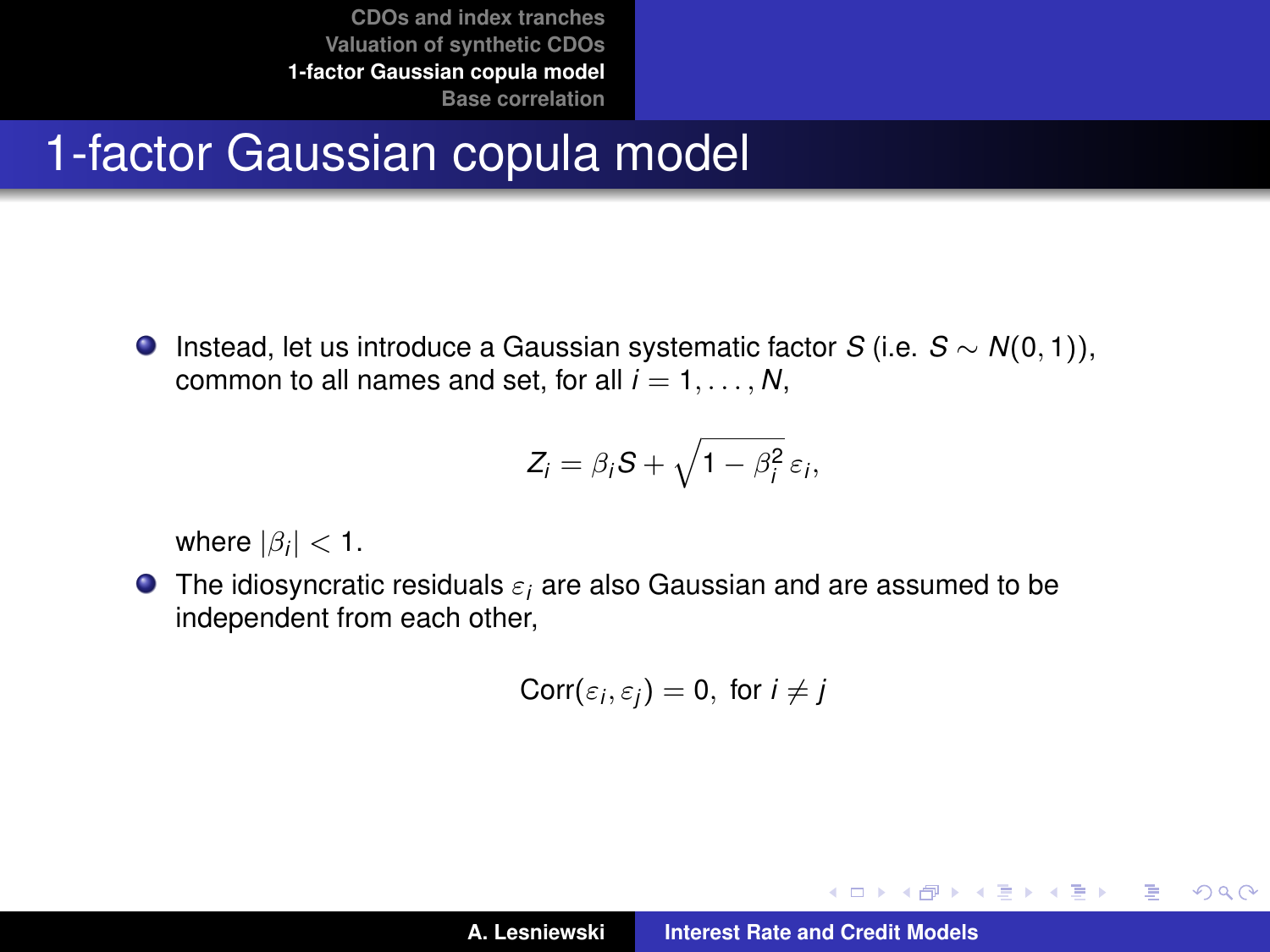## 1-factor Gaussian copula model

- The factor model is a special case of the Gaussian copula, as all dependence between the *N* names is driven by their dependence on a single common factor *S*.
- The only calibratable parameters are the *N factor loadings* β*<sup>i</sup>* .
- There is a clear parallel between the 1-factor Gaussian copula model and the CAPM model.
- It is natural to think of *S* as a systematic market variable, reflecting overall economic conditions.
- We can generalize this model to a multi-factor model, assuming that *S* is multi-dimensional.

イロト イ押 トイラ トイラト

Þ

 $298$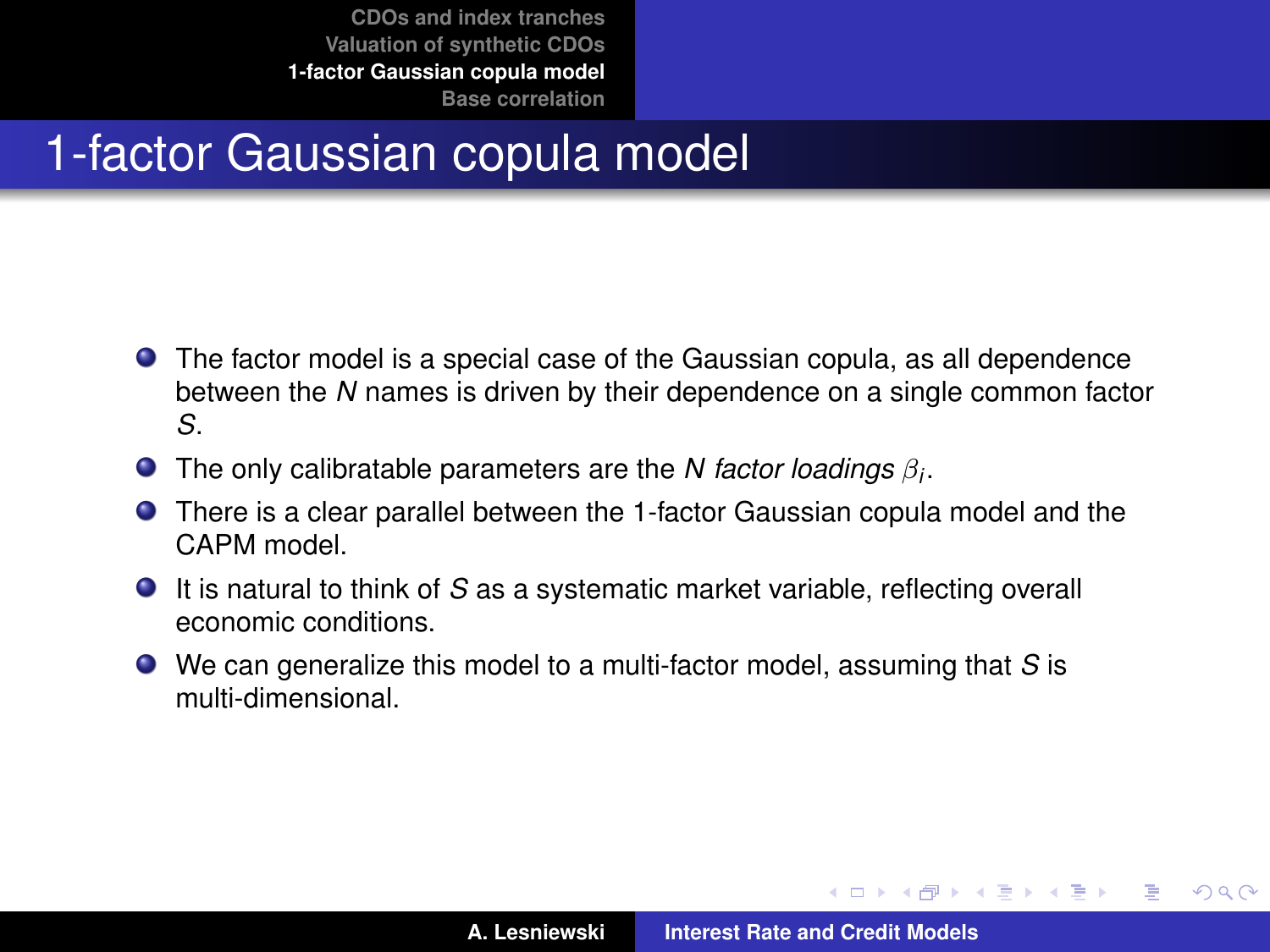## 1-factor Gaussian copula model

**In the above specification.** 

$$
Corr(Z_i, Z_j) = \beta_i \beta_j, \text{ for } i \neq j.
$$

The correlation matrix  $\rho$  has thus a factor form.

- Typically, correlations are not precisely of factor form.
- The 1-factor model is thus applicable if the correlation matrix can be reasonably closely approximated by a correlation matrix in a factor form.
- One (small) advantage of the factor model is that it does not require Cholesky's decomposition in Monte Carlo simulations.
- We simply draw  $S$  and  $\varepsilon_i$ ,  $i=1,\ldots,N$  from  $N(0,1)$  independently, and then compute all the *Z<sub>i</sub>*'s.

イロメ イ部メ イ君メ イ君メー

 $299$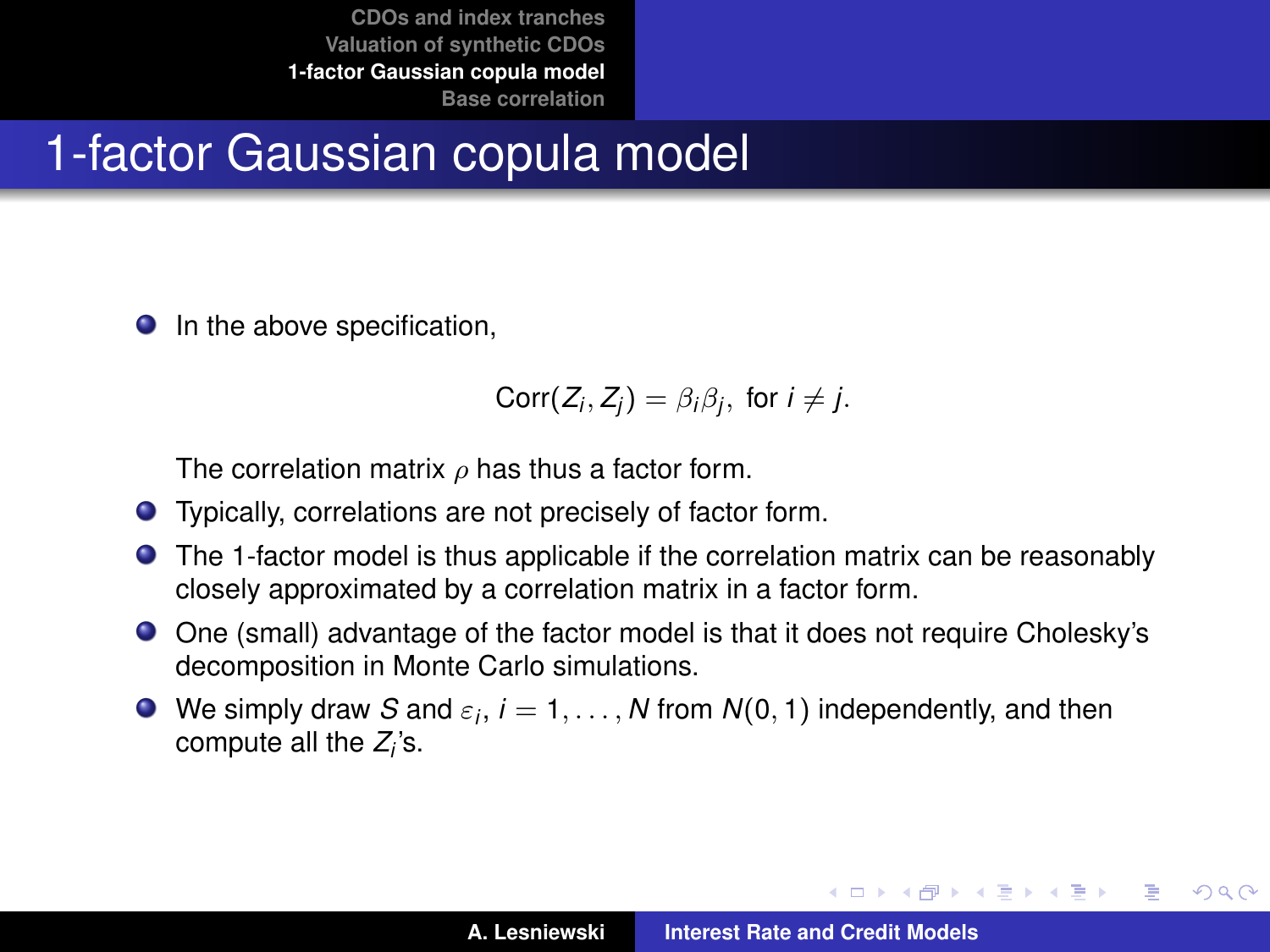# Pricing a CDO tranche

- Above we discussed tranche pricing by means of Monte Carlo simulations, using simulated samples of default times.
- In general, however, to price a standard CDO tranche, the knowledge the time 0 marginal distribution of the portfolio loss *L* (*t*) is sufficient; we do not necessarily need to know the default times of the individual names.
- To see this, consider the price of the protection leg on a tranche [*a*, *d*]. Assuming non-stochastic interest rates, we have

$$
V_{prot}(0) = E \Big[ \int_0^T P_0(t) \, dL_{[a,d]}(t) \Big] = \int_0^T P_0(t) E[dL_{[a,d]}(t)].
$$

4 ロ ト 4 何 ト 4 ラ ト 4 ラ ト

Þ

 $QQ$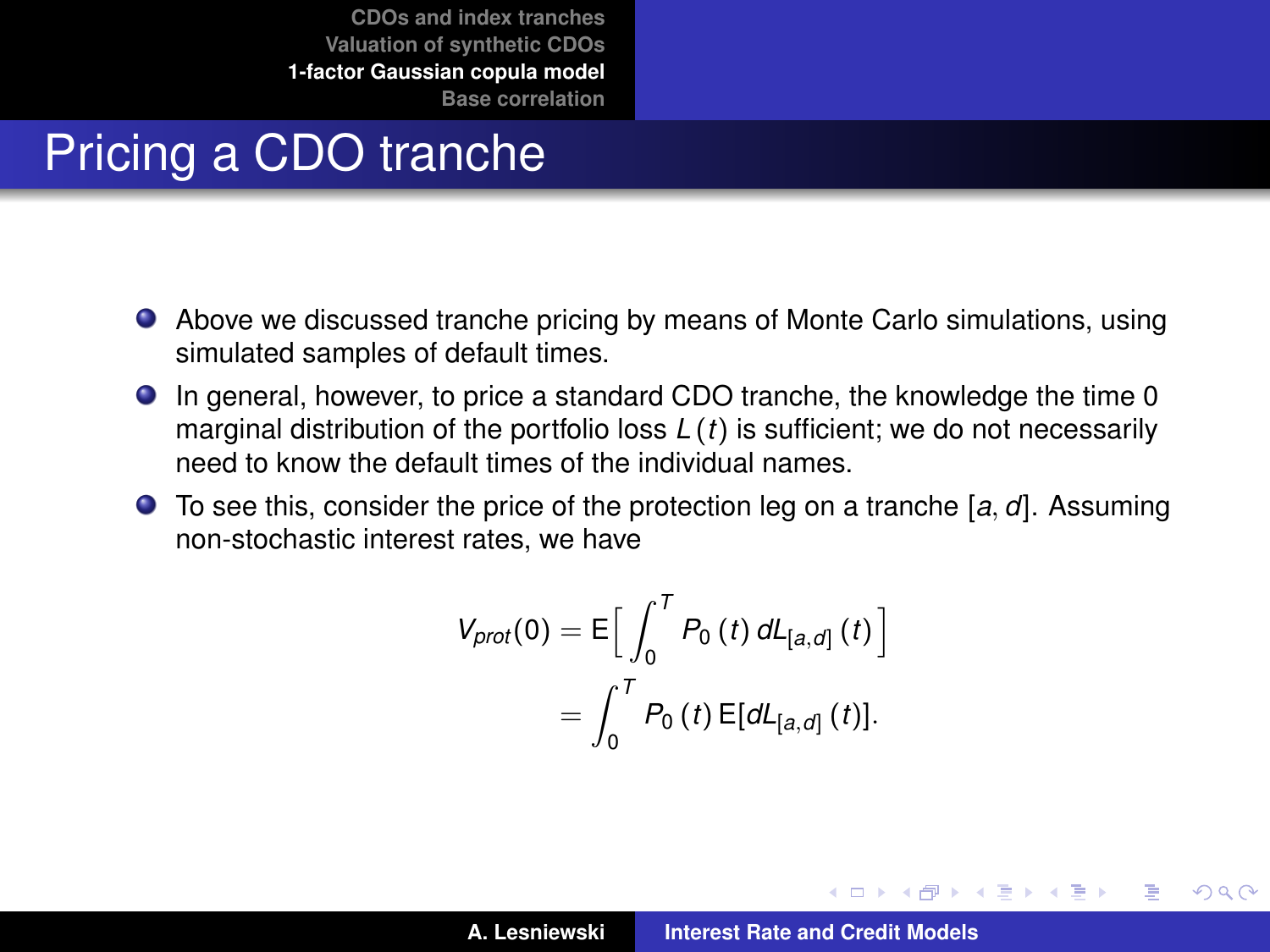## Pricing a CDO tranche

● We approximate this integral by a sum:

$$
V_{prot} = \sum_{i=1}^{M} P_0((T_{i-1} + T_i)/2) \mathbb{E}[L_{[a,d]}(T_i) - L_{[a,d]}(T_{i-1})]
$$
  
= 
$$
\sum_{i=1}^{M} P_0((T_{i-1} + T_i)/2) (\mathbb{E}[L_{[a,d]}(T_i)] - \mathbb{E}[L_{[a,d]}(T_{i-1})]),
$$

where the dates  $\,_{i},\,i=1,\ldots,M,$  are chosen to coincide with the premium leg coupon payment dates.

イロメ イ部メ イヨメ イヨメー

 $299$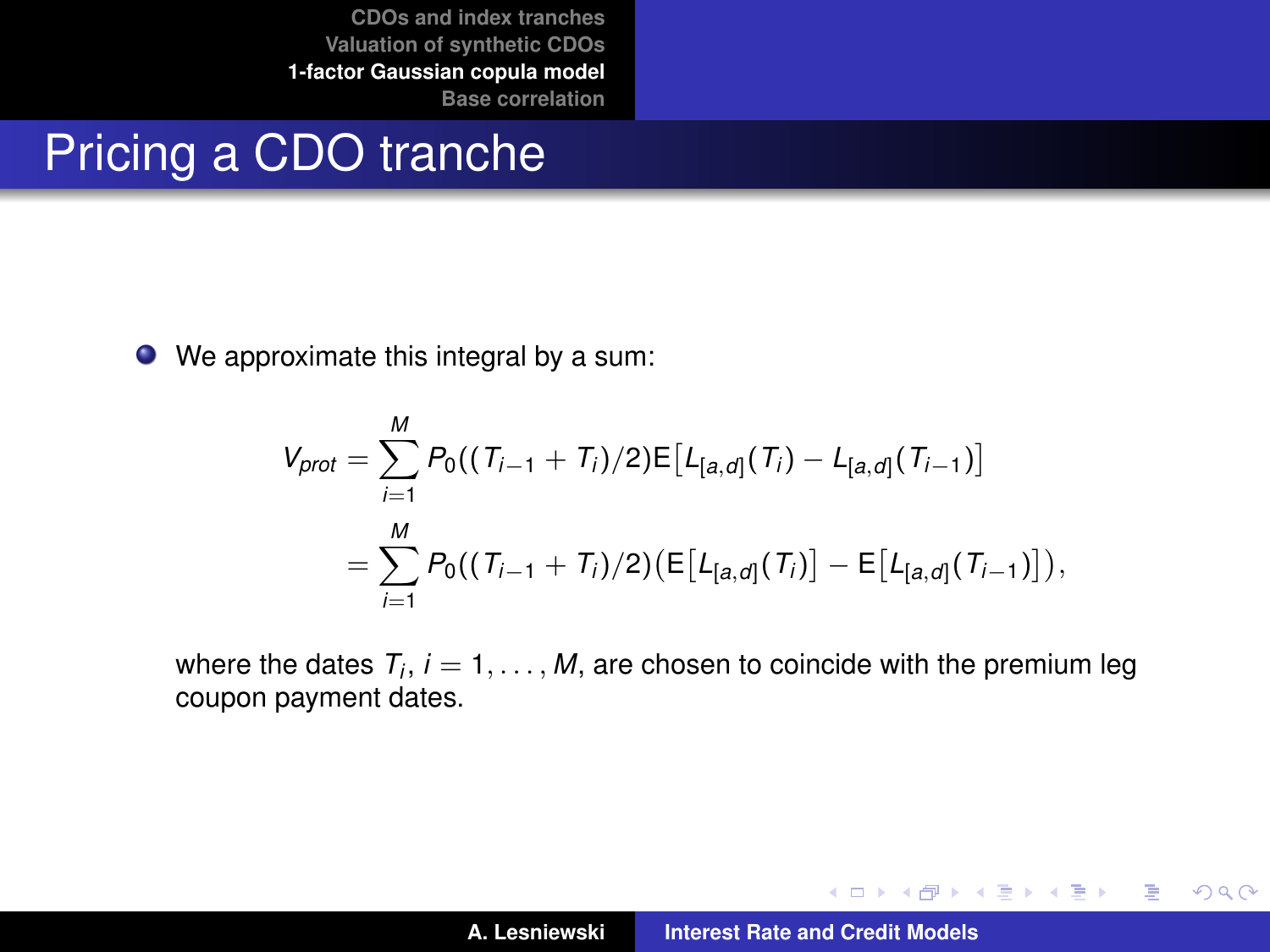# Pricing a CDO tranche

If we know the full distribution of  $L(t)$ , computation of  $\mathsf{E}\big[L_{[a,d]}(T_i)\big]$  is easy, since

$$
L_{[a,d]}(T_j) = (L(T_j) - a)^+ - (L(T_j) - d)^+,
$$

and we can compute  $\mathsf{E}[(\mathsf{L}(\mathsf{T}_i) - a)^+]$  and  $\mathsf{E}[(\mathsf{L}(\mathsf{T}_i) - d)^+]$  by summing over the discrete distribution of *L*(*T<sup>i</sup>* ).

The same is true for the premium leg of a CDO swap: if we know the distribution of  $L(T_i)$  for all dates  $T_i$ , we can price it.

K ロ ⊁ K 伊 ⊁ K 君 ⊁ K 君 ⊁ …

重。  $2Q$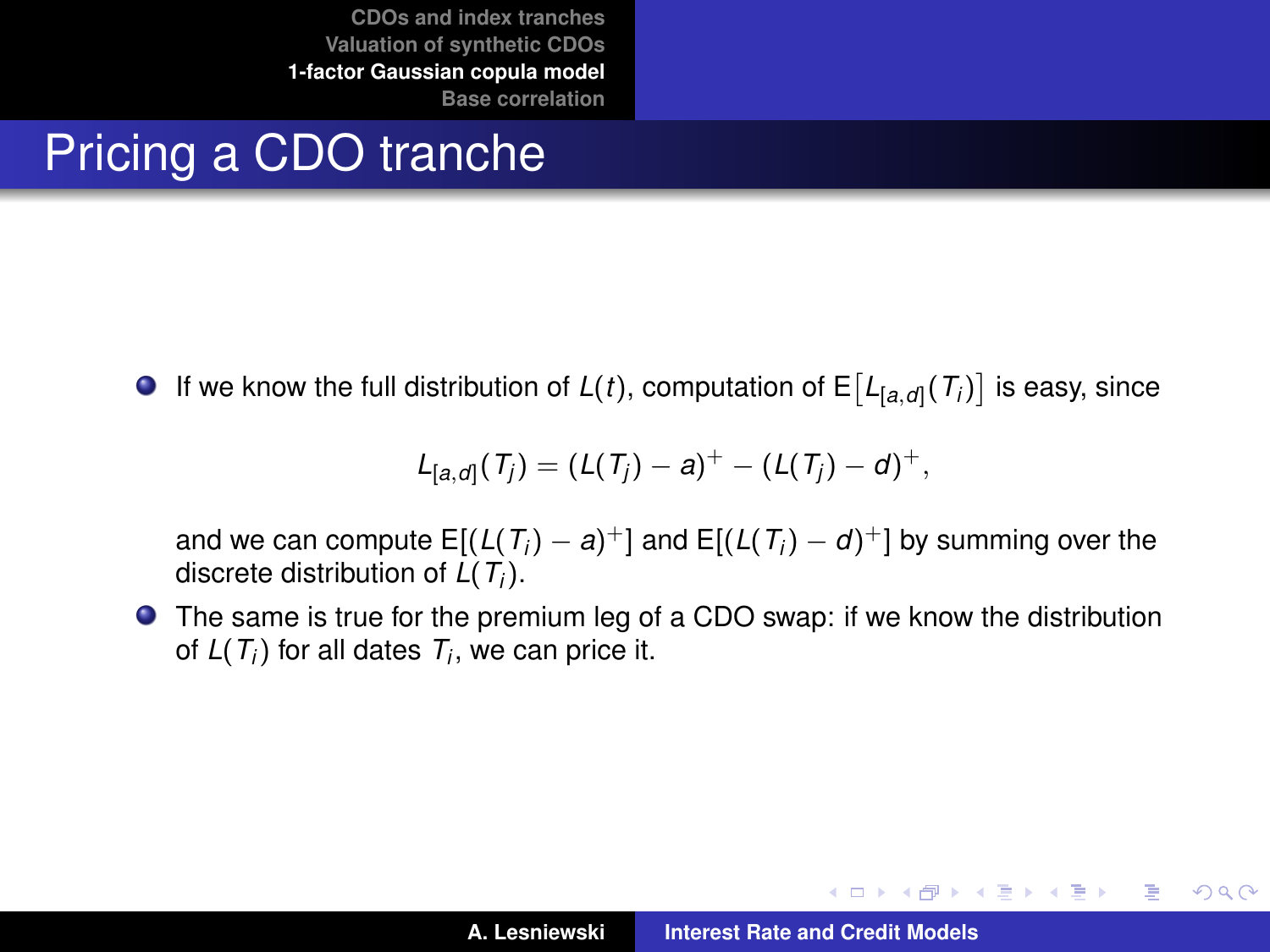# Pricing a CDO tranche

- Monte Carlo pricing is computationally expensive, and in some cases, such as synthetic CDOs, it can be replaced with more efficient techniques.
- Two such methodologies are particularly popular:
	- (i) recursion approach
	- (ii) FFT approach
- We consider a simplified approach, namely the large homogenous portfolio (LHP) model.
- Within this approach, the portfolio loss distribution can be computed in an almost explicit form.

イロメ イ部メ イ君メ イ君メー

 $299$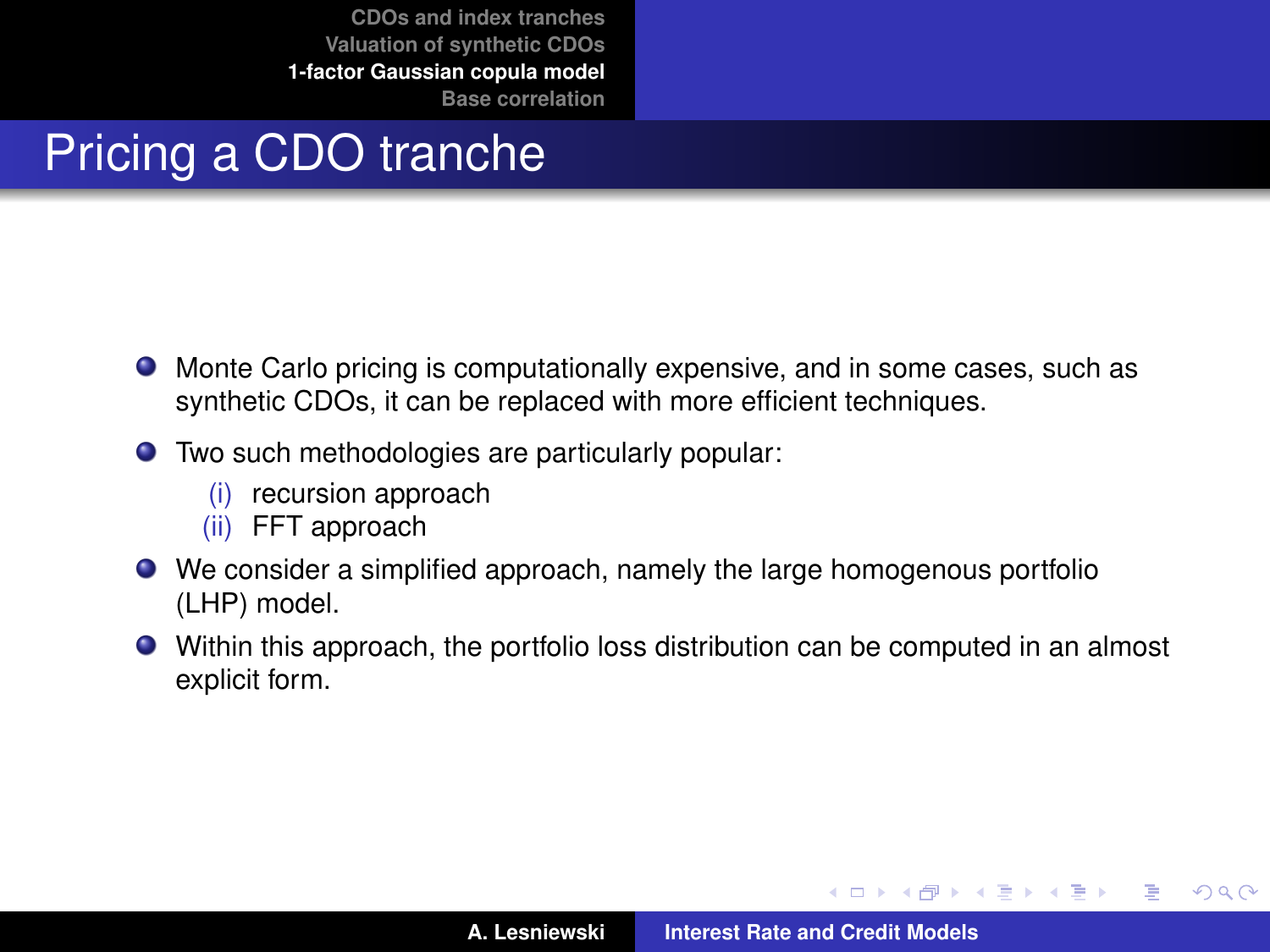# LHP model

- Namely, consider a time horizon *T*, and assume that all *N* names in the basket have identical default probabilities *Q*(*T*) and identical LGDs *l*.
- We assume a 1-factor Gaussian copula model with identical factor loadings for all names, namely  $\beta_i = \beta$ , for all  $i = 1, \ldots, N$ .
- In particular, this means, that all off-diagonal correlations are equal

$$
\rho_{ij}=\beta^2, \text{ for all } i\neq j.
$$

**O** The quantity of interest is the conditional default probability  $Q(T|s)$  at time T given that  $S = s$ .

イロメ イ部メ イ君メ イ君メー

÷.  $298$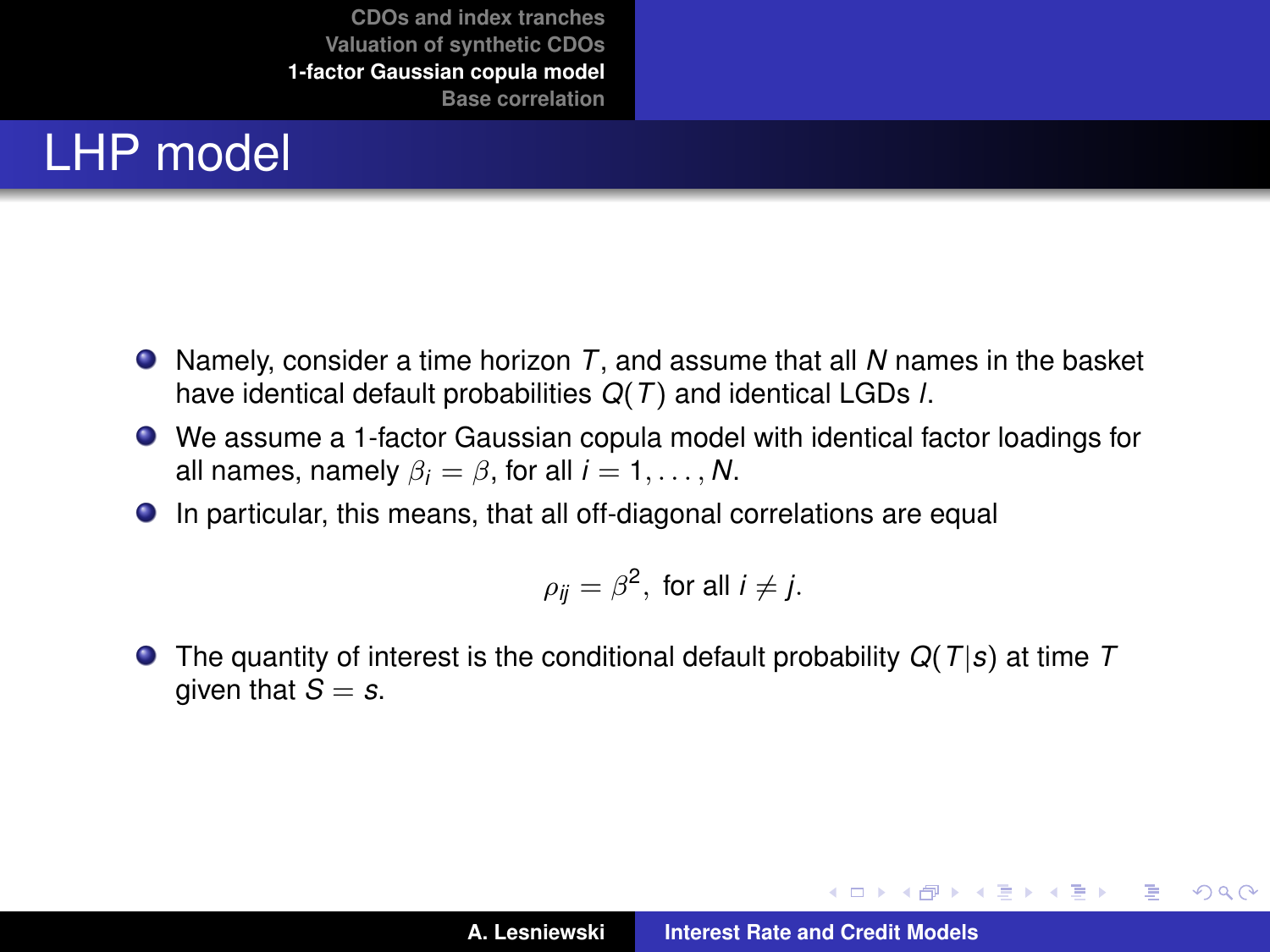#### LHP model

● Recall that probability of default in the Gaussian copula is given by

$$
P(\tau_i \leq T) = P(Z_i \leq H_i(T)),
$$
  

$$
H_i(T) = N^{-1}(Q_i(T)).
$$

**O** Therefore,

$$
Q(T|s) = P(\tau_i \leq T|S = s)
$$
  
= P(Z<sub>i</sub> \leq H<sub>i</sub>(T)|S = s)  
= P(\beta S + \sqrt{1 - \beta^2 \varepsilon\_i} \leq H<sub>i</sub>(T)|S = s)  
= P(\sqrt{1 - \beta^2 \varepsilon\_i} \leq H<sub>i</sub>(T) - \beta s)  
= P(\varepsilon\_i \leq (H<sub>i</sub>(T) - \beta s)/\sqrt{1 - \beta^2})  
= N((H<sub>i</sub>(T) - \beta s)/\sqrt{1 - \beta^2}).

イロメ イ部メ イ君メ イ君メー

重。  $298$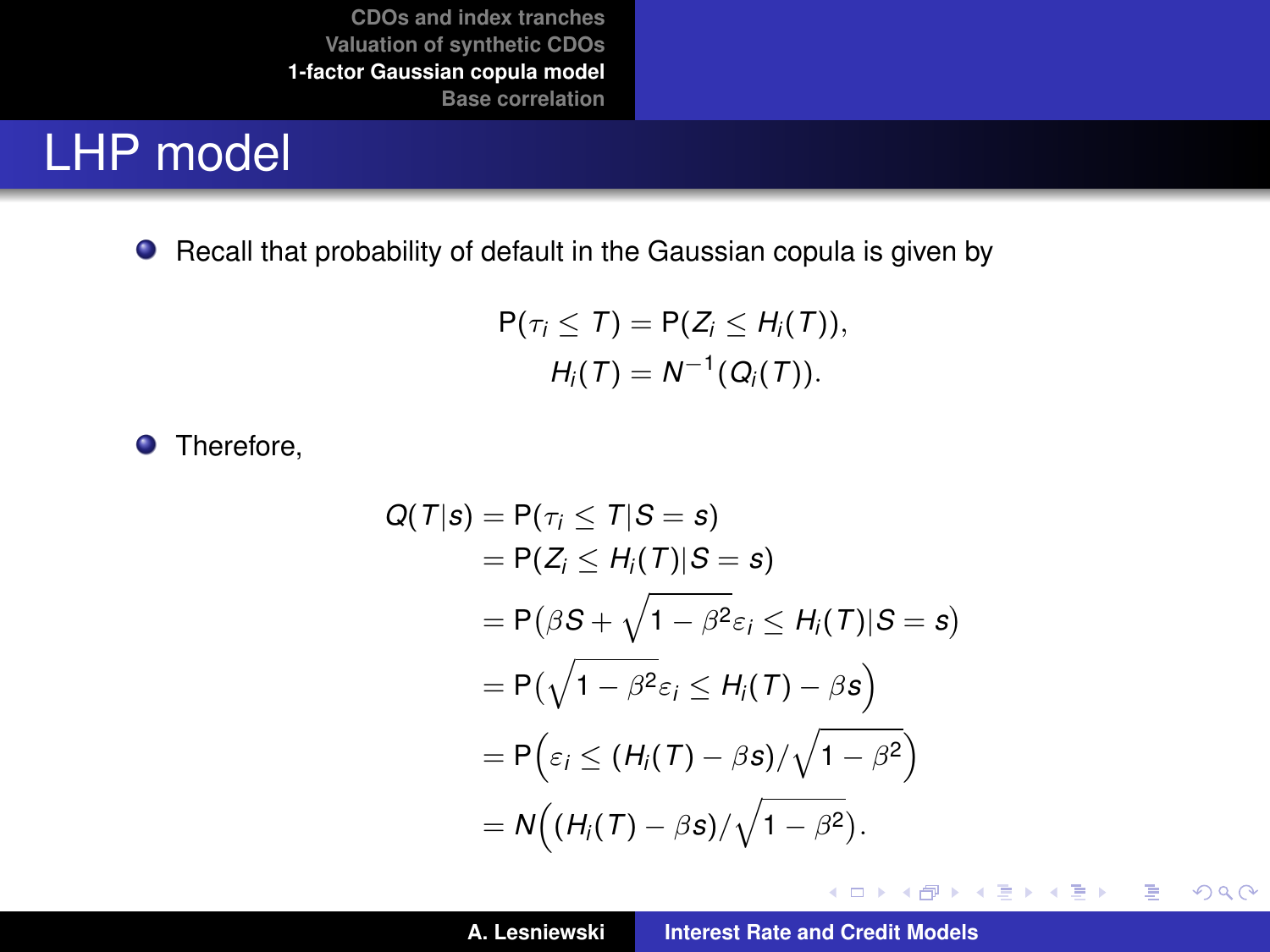## LHP model

- $\bullet$  Conditional on  $S = s$  all defaults of the N names are completely independent, and they all have the same conditional default probability *Q*(*T*|*s*).
- As a consequence, the conditional number of defaults *D* follows a Bernoulli distribution:

$$
P(D = k|S = s) = {N \choose k} Q(T|s)^k (1 - Q(T|s))^{N-k}.
$$

Since the loss per name is a constant *l*, we can rewrite the above formula as

$$
P(L_N(T) = k/|S = s) = {N \choose k} Q(T|s)^k (1 - Q(T|s))^{N-k}.
$$

This is the distribution of the portfolio loss conditional on  $S = s$ .

イロメ イ部メ イ君メ イ君メー

 $299$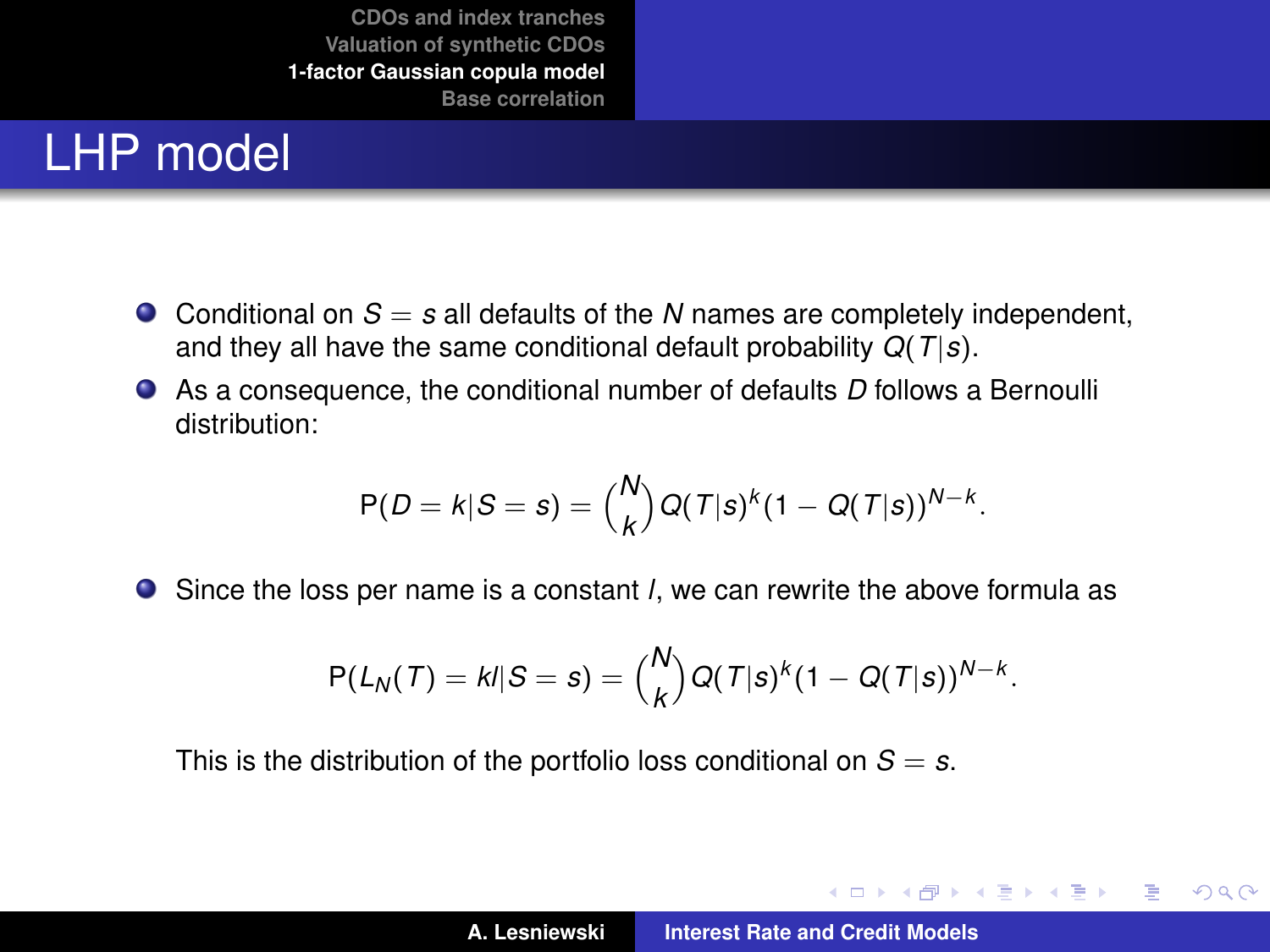## LHP model

The unconditional loss is given by total probability formula:

$$
P(L_N(T) = kl) = \int_{-\infty}^{\infty} P(L_N(T) = kl|S = s)dP(S = s)
$$
  
= 
$$
\frac{1}{\sqrt{2\pi}} {N \choose k} \int_{-\infty}^{\infty} Q(T|s)^k (1 - Q(T|s))^{N-k} e^{-s^2/2} ds.
$$

Evaluation of this integral requires straightforward numerical integration (for example, Simpson's rule or Gauss-Hermite quadrature).

イロトメ 御 トメ ミトメ ミト

 $299$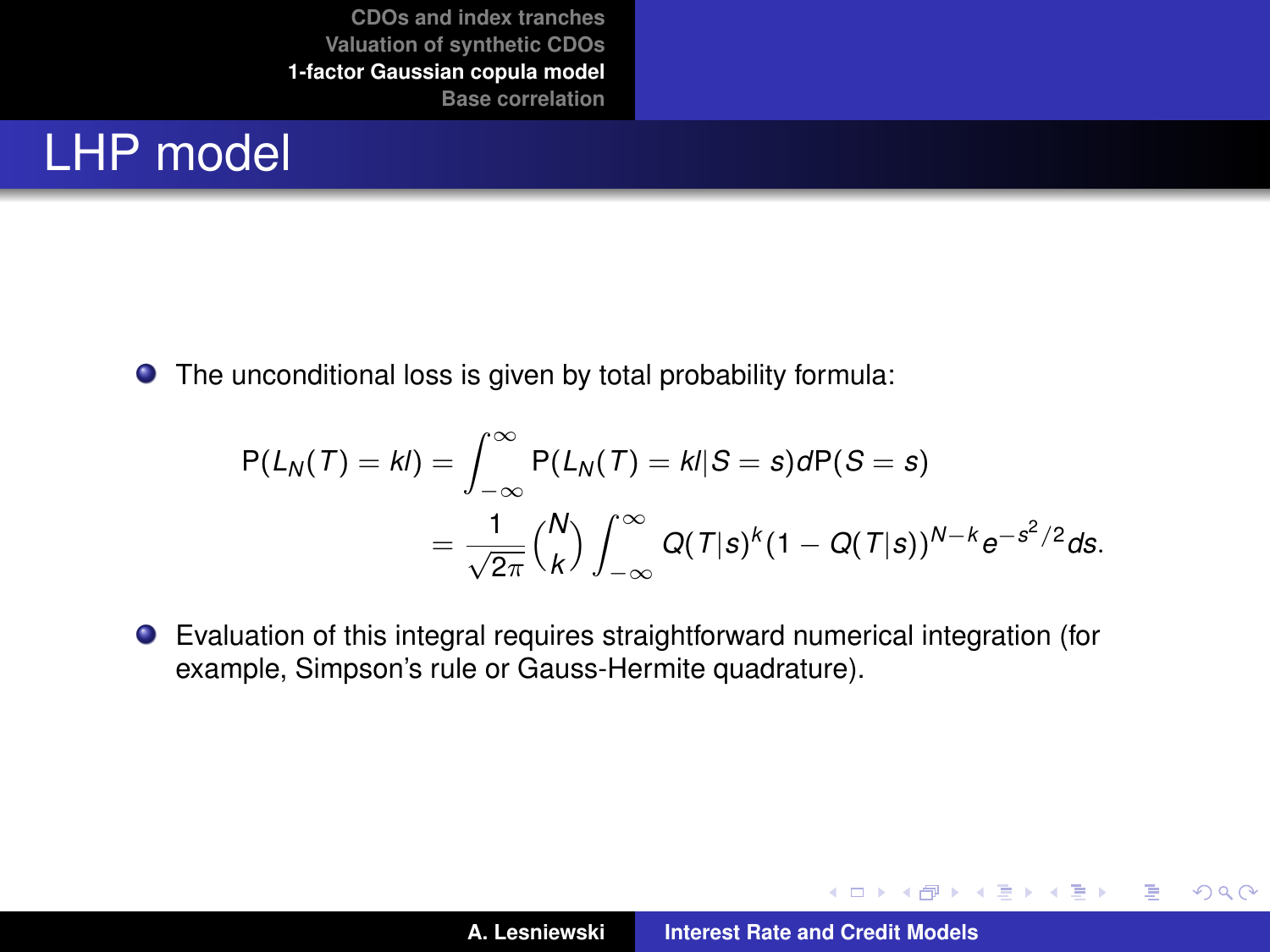### LHP model

Consider now the limit of *N* → ∞. Let

$$
I_N \triangleq \frac{L(T)}{N}
$$

denote the number of defaulting names per portfolio size.

**•** From the properties of Bernoulli distribution, we find that

$$
E[I_N|s] = \frac{1}{N} NQ(T|s)
$$
  
=  $IQ(T|s)$   

$$
Var[I_N|s] = \frac{I^2}{N^2} NQ(T|s)(1 - Q(T|s))
$$
  
=  $\frac{1}{N} I^2 Q(T|s)(1 - Q(T|s)).$ 

● As a consequence,

$$
\lim_{N\to\infty} \text{Var}[l_N|s] = 0.
$$

**A. Lesniewski [Interest Rate and Credit Models](#page-0-0)**

K ロ ▶ K 御 ▶ K 唐 ▶ K 唐 ▶ .

 $299$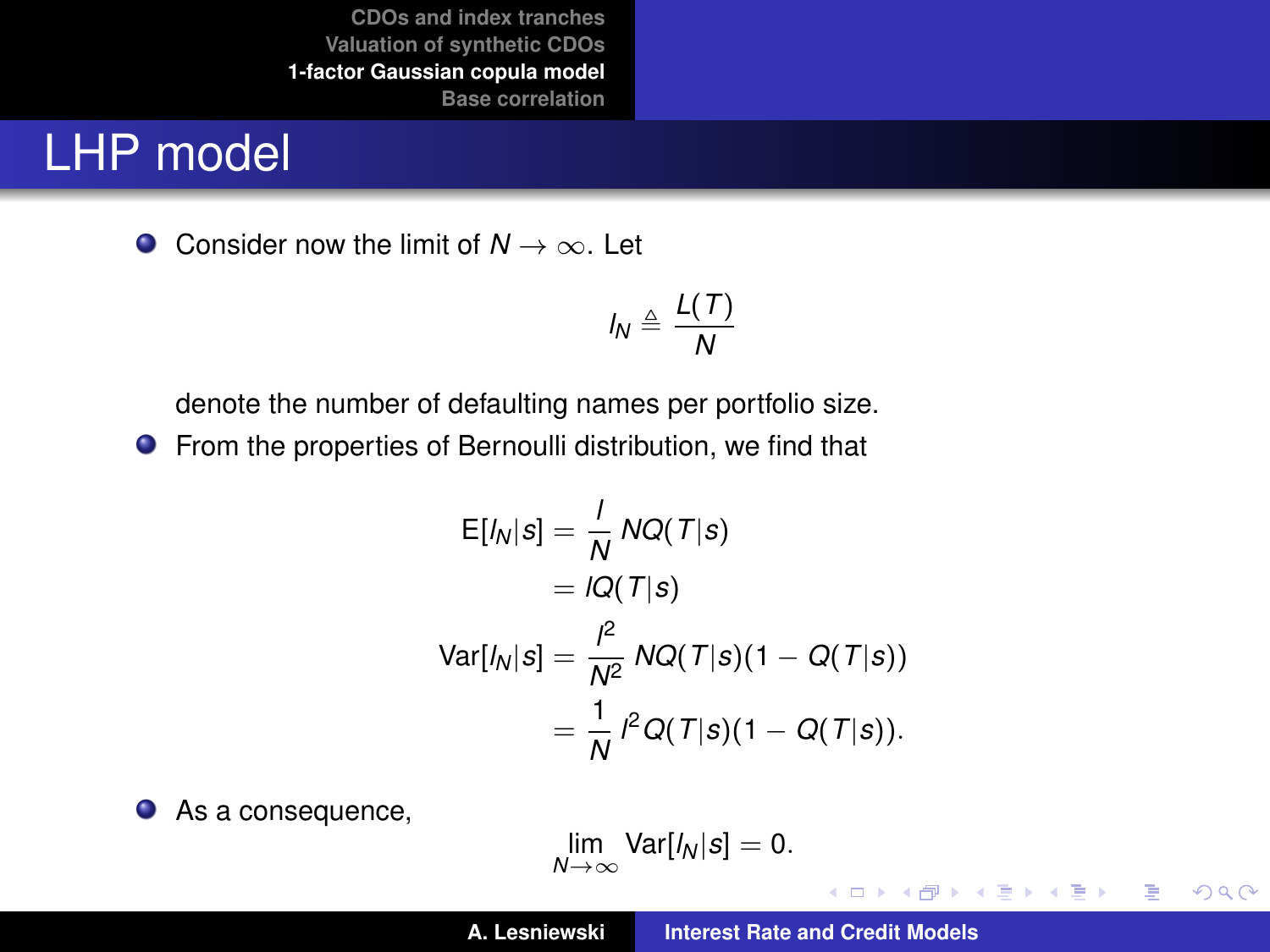#### LHP model

 $\bullet$  Let  $I_{\infty}$  ≜ lim<sub>*N*→∞</sub>  $I_N$ . Then, explicitly,

$$
I_{\infty} = IQ(T|s)
$$

is a non-random value.

**■** For the total (unconditional) probability distribution we have, for any  $x \in [0, 1]$ ,

$$
P(I_N \le xI) = P(Q(T|S) \le x)
$$
  
= 
$$
P\left(\frac{H(T) - \beta S}{\sqrt{1 - \beta^2}} \le N^{-1}(x)\right)
$$
  
= 
$$
P(S \ge K(x)),
$$

where

$$
K(x) \triangleq \frac{H(T) - \sqrt{1 - \beta^2} N^{-1}(x)}{\beta}
$$

.

イロトス 御 トス 言 トス 言 トー

重

 $299$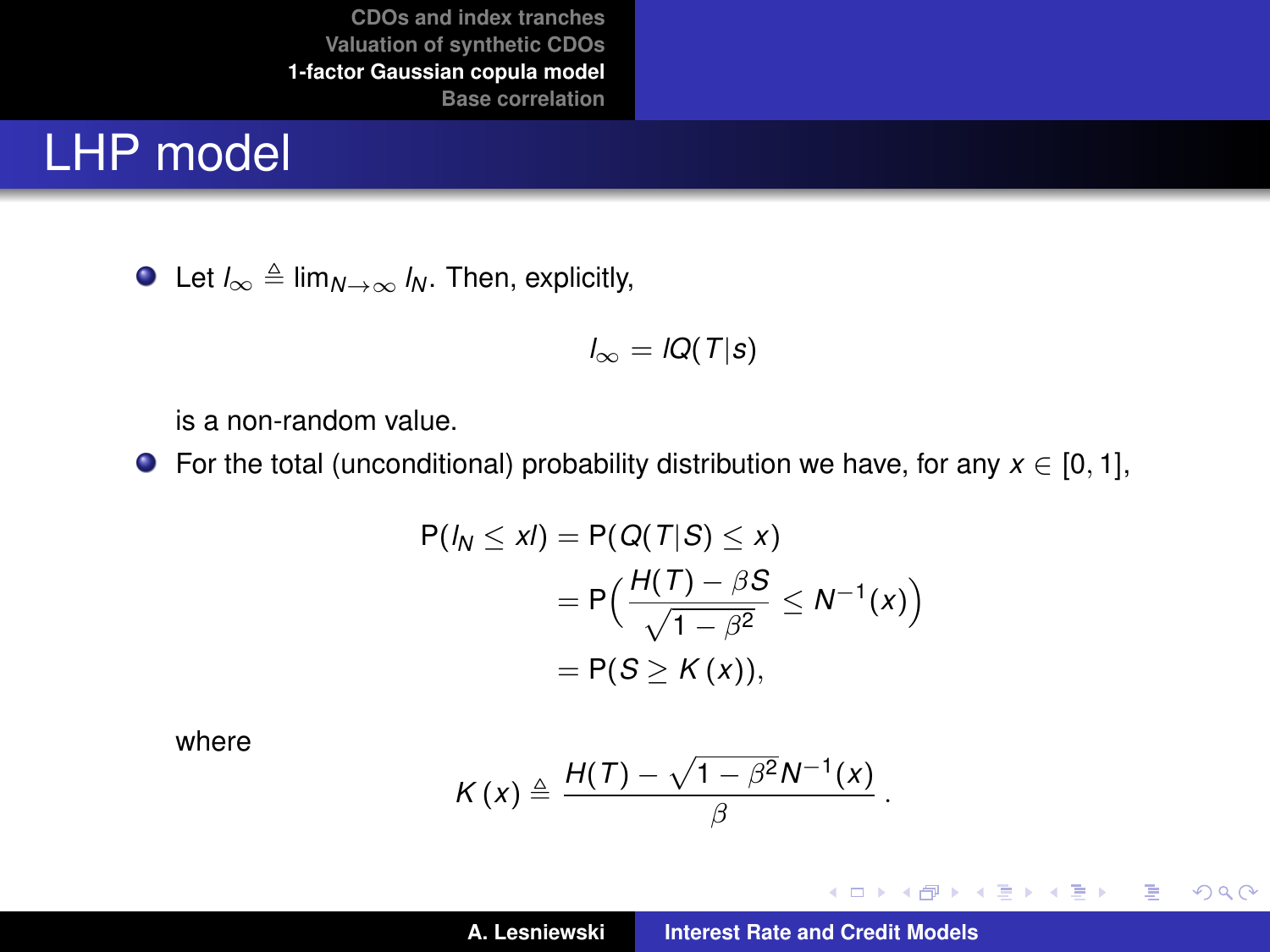#### LHP model

● As a consequence,

$$
P(I_N \leq xI) = 1 - N(K(x))
$$
  
= N(-K(x)).

● We can write the above formula explicitly as

$$
P(I_N \leq xI) = N\Big(\frac{\sqrt{1-\beta^2}N^{-1}(x)-N^{-1}(Q(T))}{\beta}\Big).
$$

This result was obtained in the 1987 by Vasicek.

イロメ イ部メ イ君メ イ君メー

 $299$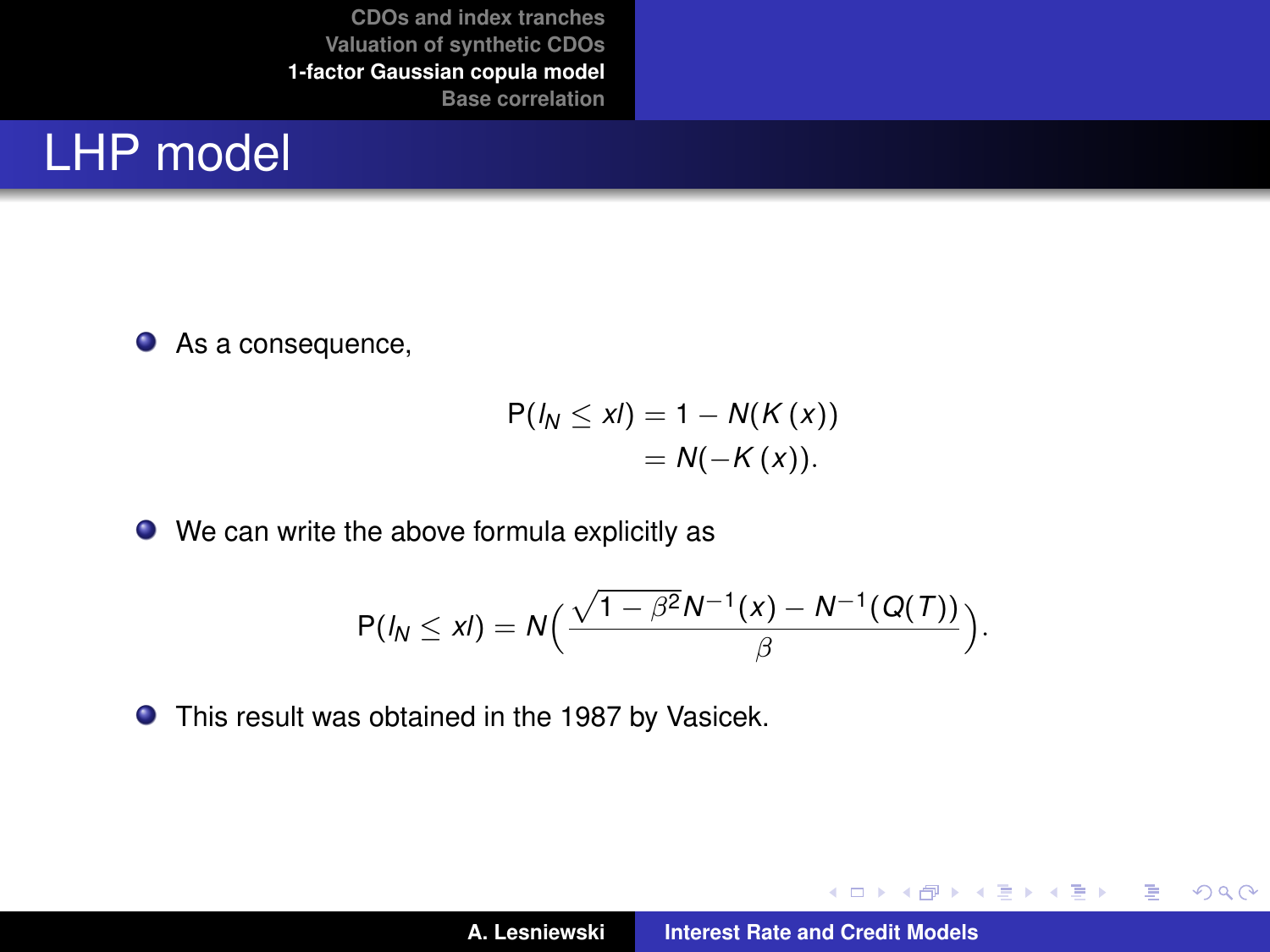## LHP model

- While Vasicek's formula was derived for large homogeneous portfolios, it often provides a reasonably accurate approximation for loss distributions of finite portfolios, and can be used as a "rule of thumb".
- It can be used for non-homogenous portfolios, if we use average default probabilities and recovery rates for each of the names.

(ロトス個) (運) (運)

 $299$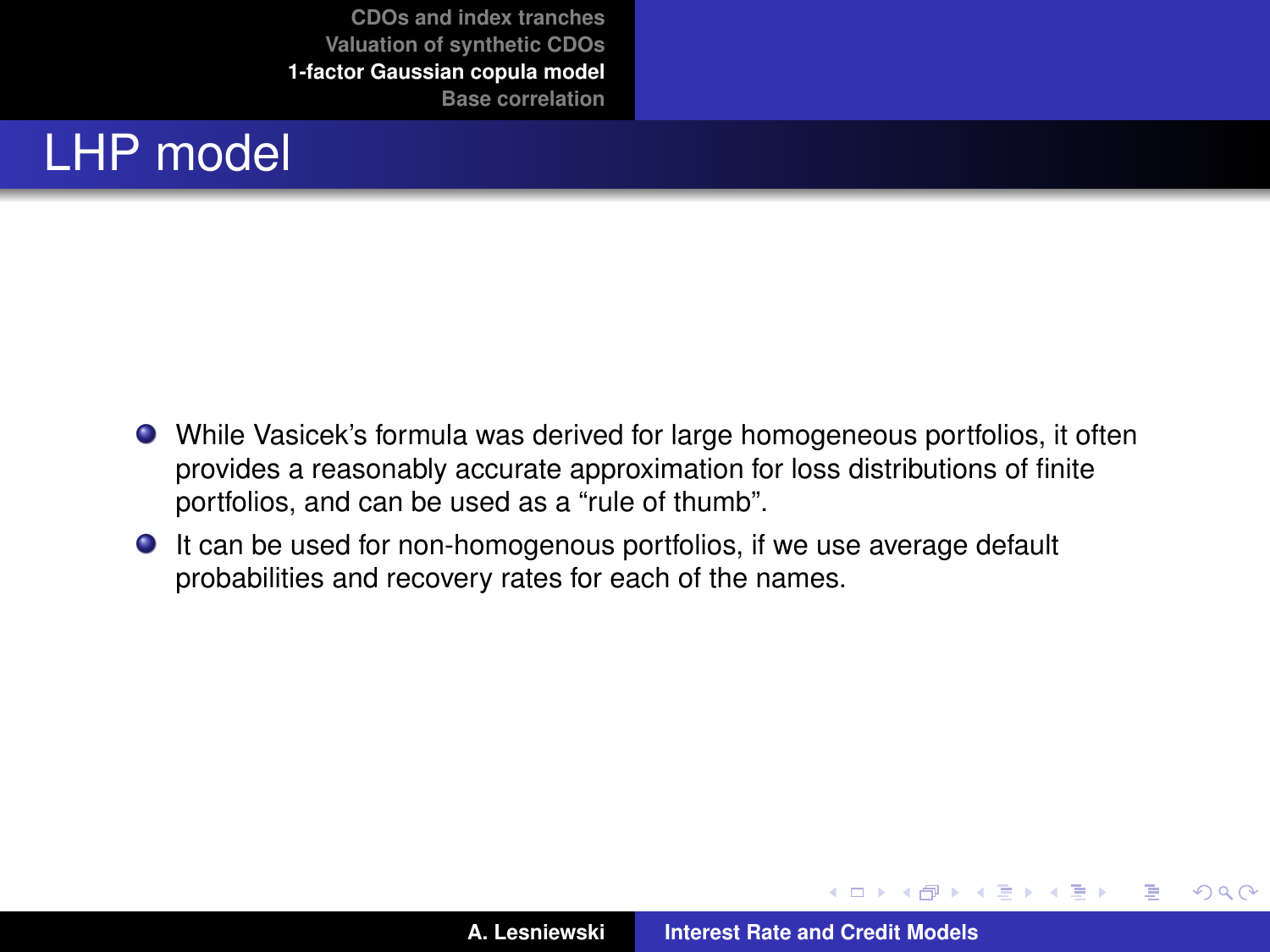### Base correlation

- It became apparent that the standard index tranches did not trade according to a simple Gaussian copula.
- Equity tranche break-even spreads were too high, as were the break-even spreads of senior tranches.
- On the other hand, mezzanine tranches had break-even spreads that were too low, relative to a Gaussian copula.
- **•** The way the market represents this phenomenon is through implied Gaussian copula correlations.
- One type of implied correlation is called *compound correlation*.
- For a given tranche [*a*, *d*] with a known market price, we back out (numerically) the flat correlation  $\rho$  that would make a Gaussian copula match the market price of the tranche.

イロメ イ部メ イヨメ イヨメー

<span id="page-36-0"></span> $299$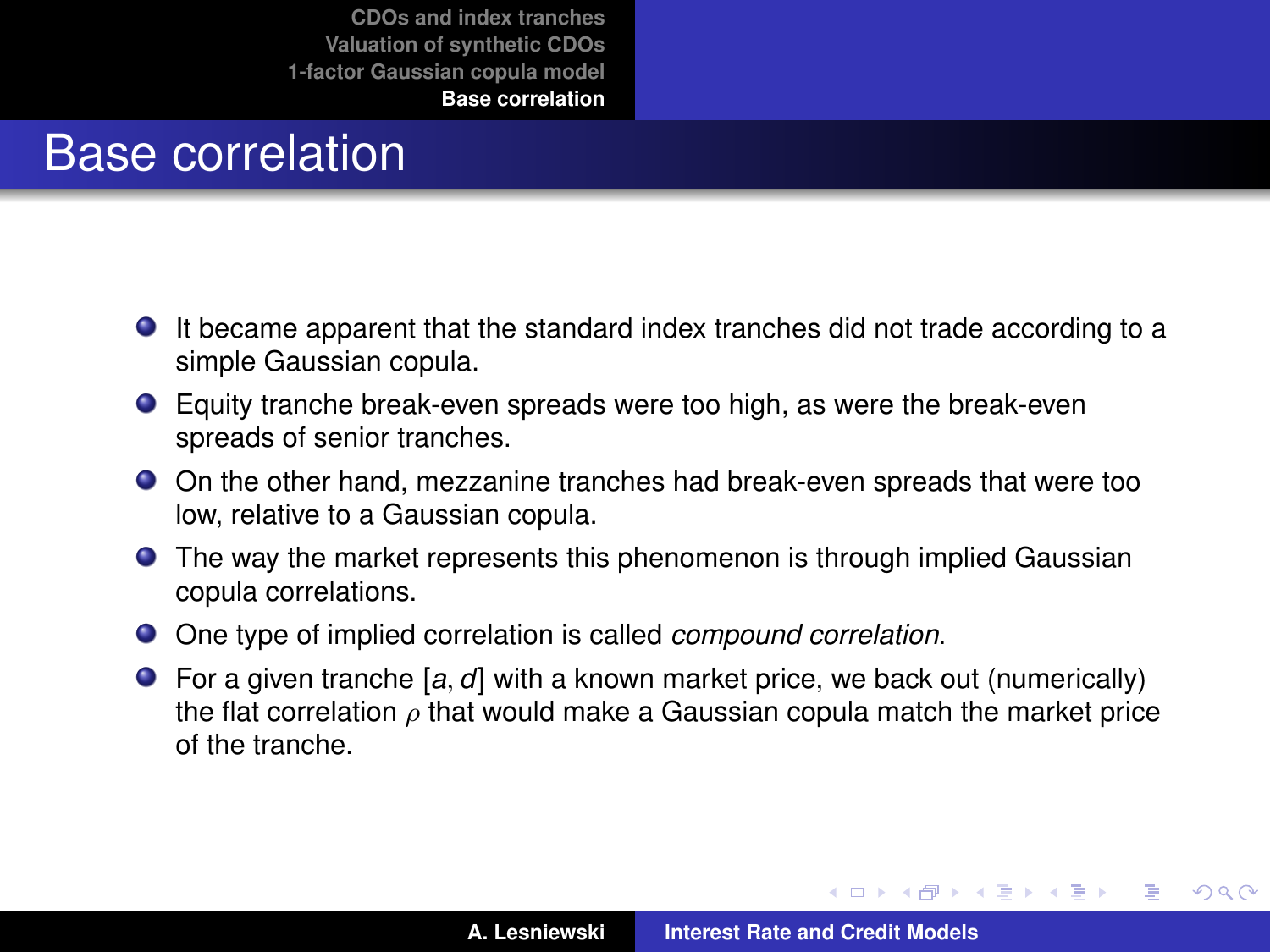#### Base correlation

- Mathematically, compound correlation is an ill defined concept.
- For example, mezzanine tranches, which are quite insensitive to correlation, may not have a compound correlation at all.
- Alternatively, sometimes a mezzanine tranche has several compound correlations.
- The problem stems from the fact that tranches are call spreads on the portfolio loss distribution, and are not monotone functions of the correlation.
- We can get around this by only considering equity tranches, i.e. tranches where the attachment point is 0.
- The break-even spread of equity tranches are decreasing in Gaussian copula correlation parameter, facilitating the computation of implied correlation.

イロメ イ部メ イ君メ イ君メー

 $QQ$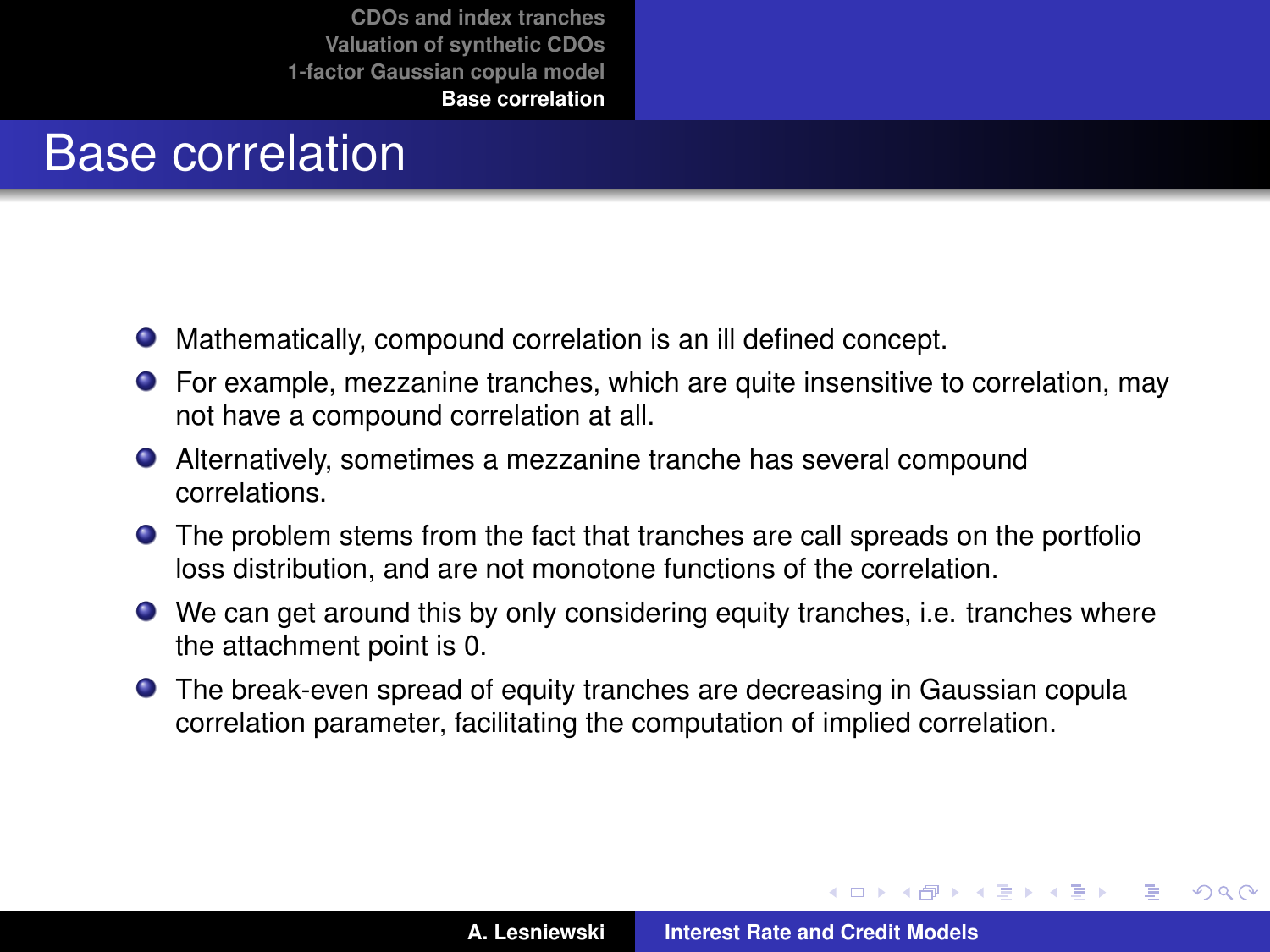#### Base correlation

- We thus define a curve ρ*base*(*x*) defined as the correlation required to correctly price an equity tranche covering [0, *x*].
- This correlation function, and the curve it generates, is known as the *base correlation*.
- $\bullet$  Only one equity tranche is traded in the market, namely the  $[0, 3\%]$  tranche. This is not a problem, as any tranche [*a*, *d*] can be priced by subtracting the price of a tranche [0, *a*] from the price of a tranche [0, *d*].
- $\bullet$  Consequently, if we know the break-even spread of a [0, 3%] tranche and of a [3%, 7%] tranche, we can compute the break-even spread of the [0, 7%].
- Equivalently, if we want to price some tranche [*a*, *d*] from a base correlation curve, we first look up  $\rho_{base}(a)$  and price the tranche [0, *a*].
- **Then we look up**  $\rho_{base}(d)$  and price the tranche [0, *d*]. The price of the tranche [a, d] is then obtained by subtraction.

イロメ イ団メ イヨメ イヨメー

÷.

 $298$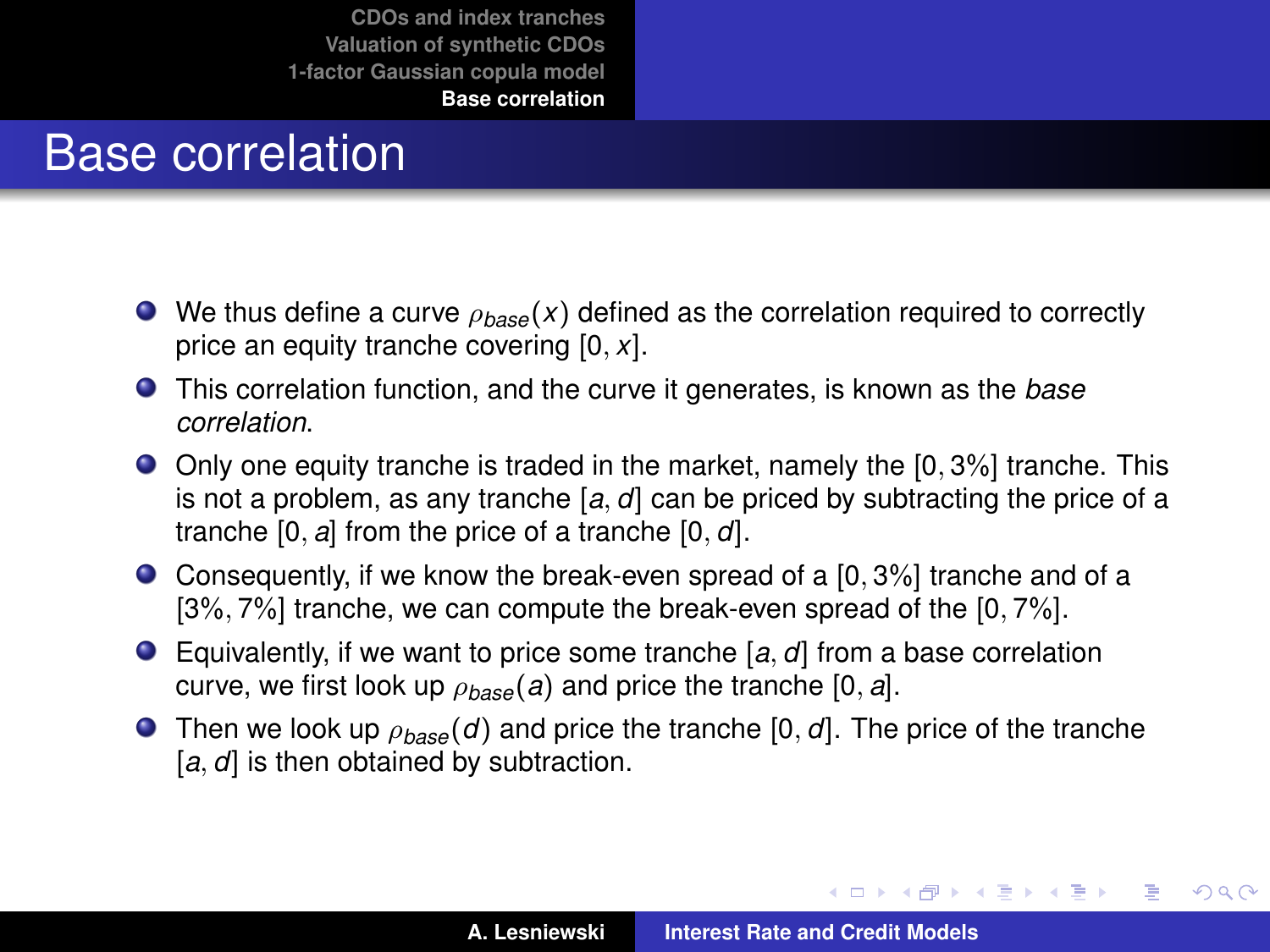## Base correlation

- The market is interpolating, extrapolating, and massaging the correlation skew when pricing regular CDO tranches.
- Some care must be taken in this process. Not all interpolation schemes are arbitrage free (and not all base correlation skews are allowed). Also, there are arbitrage free prices that have no implied base correlation skew.
- From the base correlation curve, it is possible to back out the market implied loss distribution.
- We can do this by differentiating tranche prices twice with respect to the detachment level. This is similar to the replication method we discussed in the context of CMDSs.
- Exact form of loss distribution is very dependent on interpolation of market quotes, but qualitatively we have a "bang-bang" regime tendency in the market implied loss distribution: either very few defaults will take place (low correlation) or very many defaults will take place (high correlation).
- The base correlation methodology is not a model, but only an interpolation mechanism.

イロメ イ部メ イ君メ イ君メー

 $299$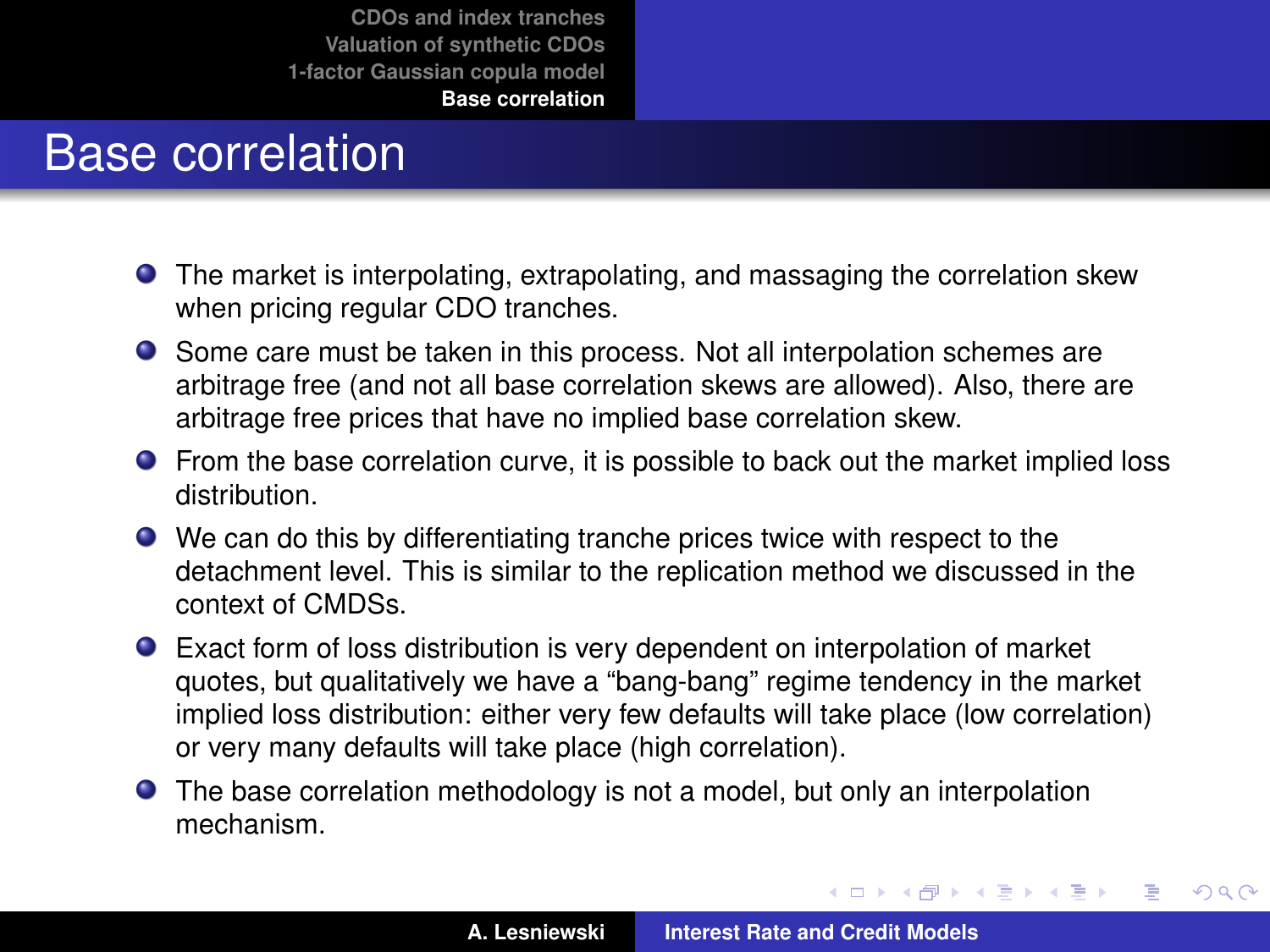## Base correlation

- There are a number of models that try to explain the base correlation smile.
- Most of these models are of the factor type: conditional on some factor *Z*, we are given conditional default probabilities in some form

$$
P(\tau_i \leq T | Z = z) = f_i(T | z), \text{ where } i = 1, \ldots, N.
$$

- The form of the  $f_i$  is typically motivated by economic considerations, as is the distribution of the *Z*s (which may not be Gaussian, but can contain jumps and other complications).
- The primary application of such models are for non-standard STCDOs; for regular STCDOs, the base correlation approach is market standard.

 $\left\{ \begin{array}{ccc} 1 & 0 & 0 \\ 0 & 1 & 0 \end{array} \right.$ 

Þ

 $QQ$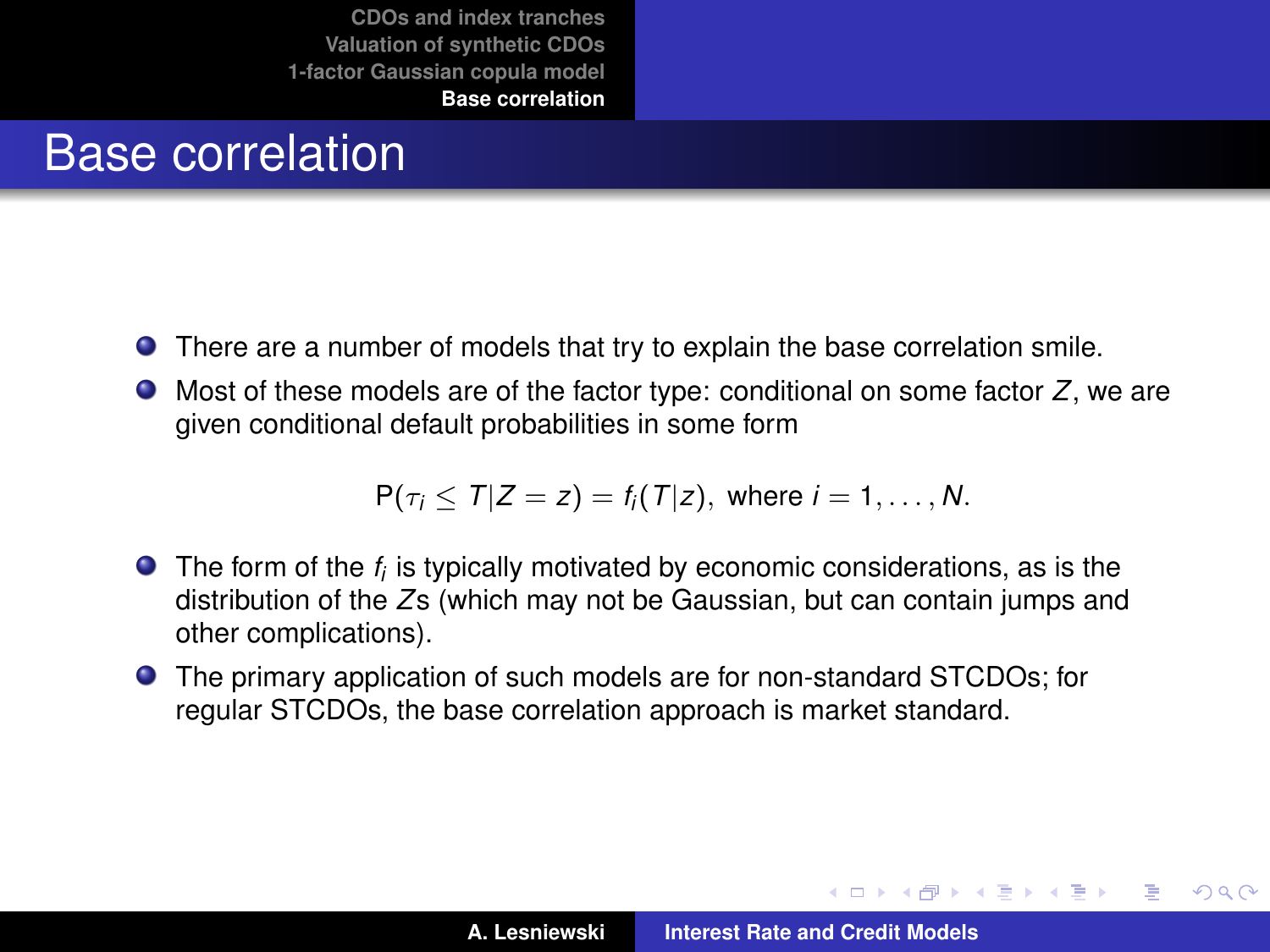#### Final comments

- During the recent credit crash, the market price for senior tranche risk has occasionally reached near-panic levels (e.g. 50 bps for 60-100% tranches). Ordinary factor models cannot handle this.
- What is required are models that allow recovery to be random variables, to ensure that all losses (including a 100% loss) are reachable.
- A heuristic approach involves marking different recovery rates for different tranches (to be interpreted as the average recovery rate to be experienced when the tranches suffer a loss).
- Another (possibly more consistent) approach is to extend factor models to allow recovery rates to be functions of the systematic variable,  $R_i = R_i(Z)$ .
- These functions should be increasing in *Z*, since we want low recovery rates when there is a systemic crash (which happens when *Z* is very low).

(ロトス個) (運) (運)

 $299$